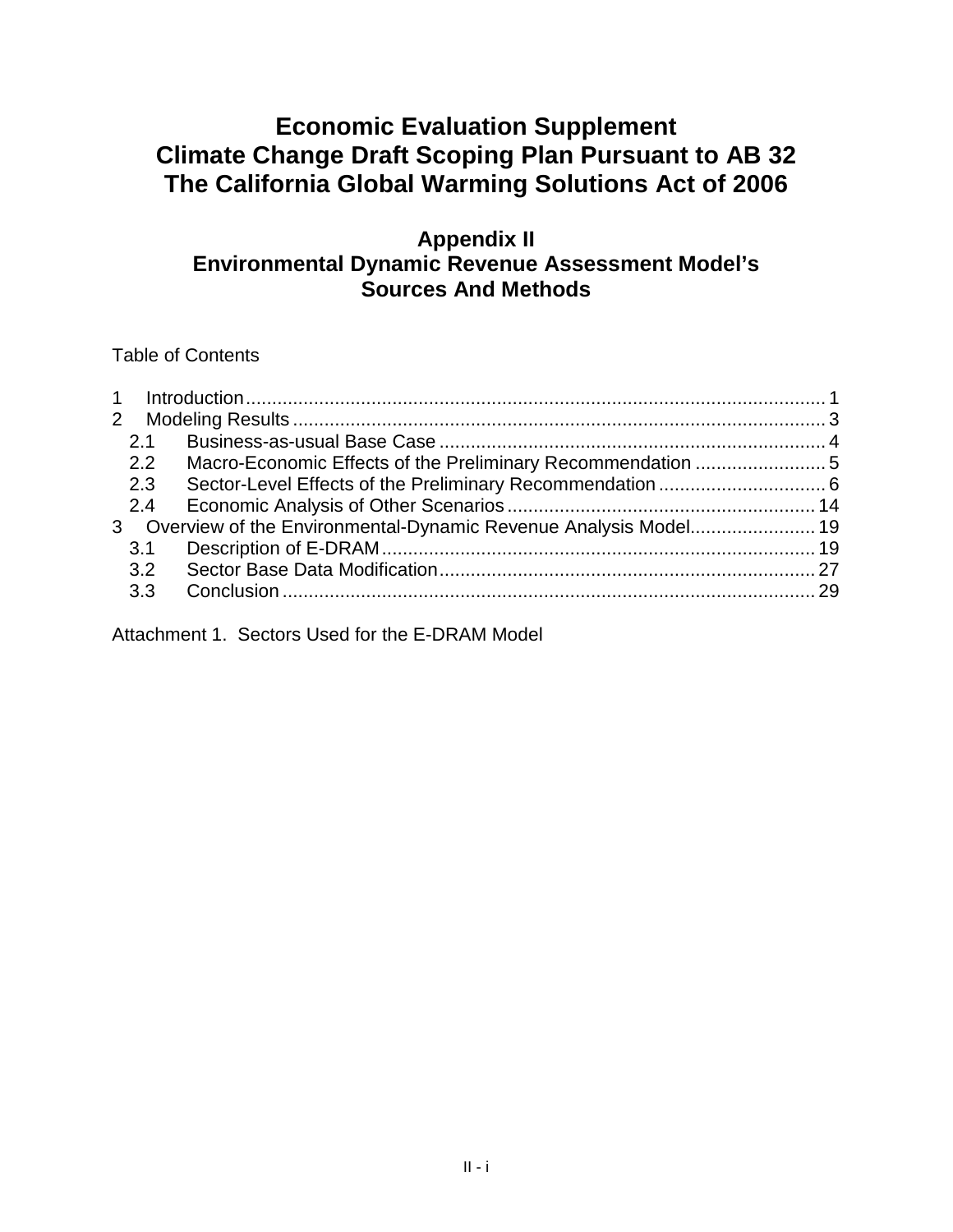# **Climate Change Draft Scoping Plan Pursuant to AB 32 The California Global Warming Solutions Act of 2006 Economic Evaluation Supplement**

## **Appendix II Environmental Dynamic Revenue Assessment Model's Sources And Methods**

# **1 INTRODUCTION**

 This Appendix describes the economic analysis and modeling results of the measures set out in the Preliminary Recommendation of the Draft Scoping Plan, along with a summary of the results for other scenarios that were modeled. The description of the results is followed by documentation for the Environmental-Dynamic Revenue Analysis Model (E-DRAM), the model used for the economic assessment.

 Macroeconomic models such as E-DRAM are well suited for analyzing the economy- wide impact of a set of recommended policy measures that either impose costs, provide savings, or both, taking into account their interaction and the shifting of economic activity across sectors. E-DRAM has been used in this fashion for a variety of past economic assessments.

 Such models, however, face several challenges in attempting to model market-based policies that provide incentives to discover the least cost options for reducing emission including investments in improving technology. First of all, the macroeconomic tools do not have the ability to predict how firms might invest in cost-effective energy efficient technologies that will result in reduced greenhouse gas emissions and reduced energy- related expenditures. In E-DRAM, such cost-saving investments can only be reflected if they are specified in advance as exogenous inputs to the model, rather than the model endogenously determining the type and level of investment. This can be done for specific measures for which the costs and savings have been estimated. It can also be estimated for some portion of the reductions required from a cap-and-trade program where there is knowledge that sources under the cap have the ability to reduce emissions from well-defined, relatively low-cost investments in their own facilities that end up costing less than purchasing the reductions from the market.

 An important characteristic of a market-based approach is the ability to reveal low-cost emission reduction opportunities as a result of market incentives. Because of the broad flexibility allowed by cap and trade, available models do not have a mechanism to properly determine the nature or costs of such "unspecified reductions" needed to meet the cap. By their very nature such reductions cannot be attributed in advance to any specific measures or even source type. To produce additional unspecified reductions the models simulate such reduction by reducing economic output. This type of model is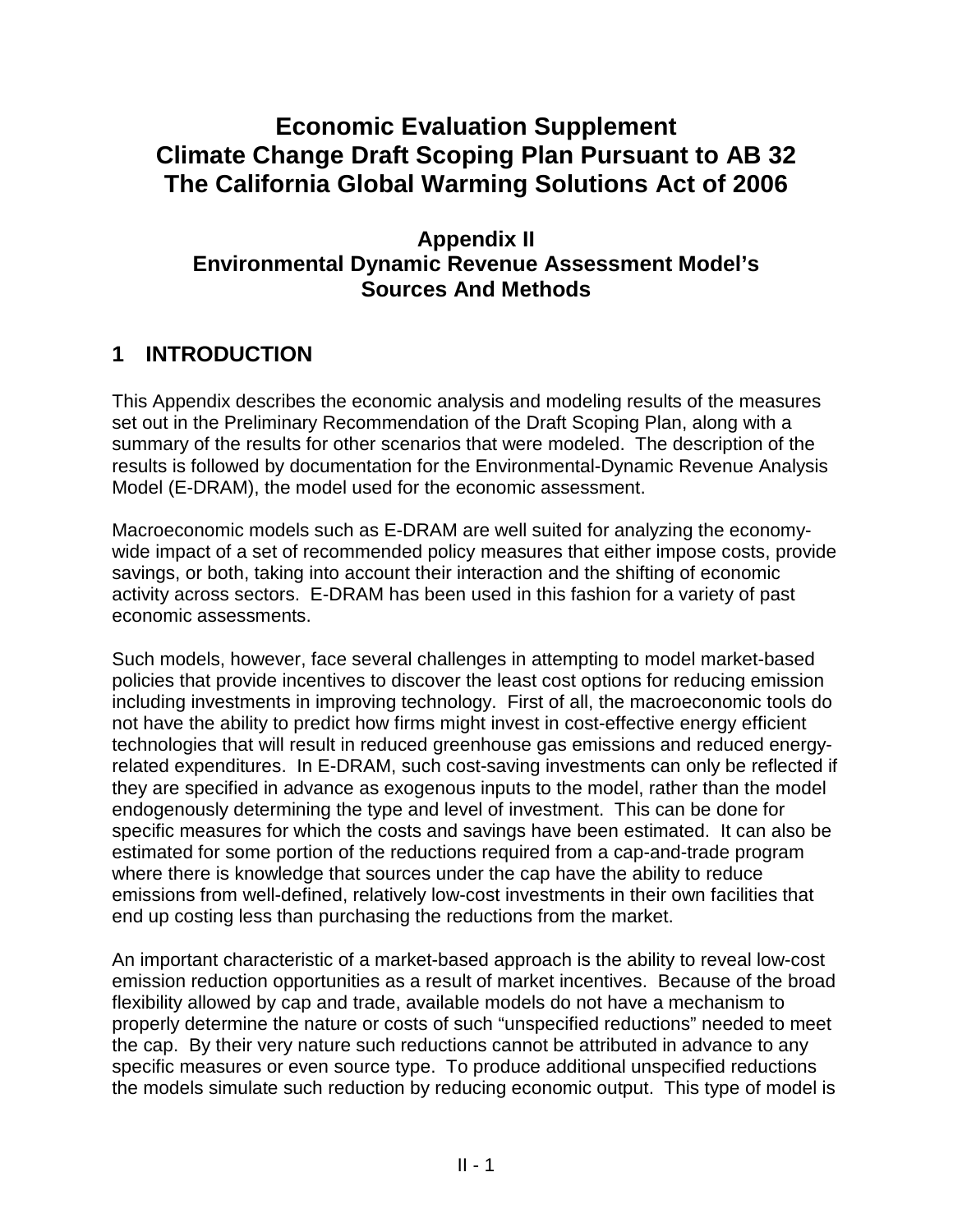$\overline{a}$ 

 unable to account for the possibility of new investment in some sectors that could increase their energy efficiency and reduce emissions either at a net savings or lower cost than reducing demand through price increases. Instead, these models adjust prices of products so that they reflect the cost of GHG emissions (based upon calculated allowance prices), resulting in reductions in sector production and resulting sector emissions until the required emissions reductions are achieved. Consequently, emission reductions in the model occur in response to reduced demand induced by increased prices. For this reason, these models provide an inaccurate and overly costly picture of how a cap-and-trade system would operate in practice.

 In addition, the macroeconomic models operate at the sector level and therefore do not have the ability to capture the heterogeneity of facility-level emission reduction opportunities. One of the primary advantages of market-based approaches is that they take advantage of this heterogeneity to minimize costs. Such savings have been documented by empirical studies. As was noted by the Market Advisory Committee, "This potential for cost savings is not simply a theoretical proposition. Studies indicate substantial cost savings from existing cap-and-trade programs. The two major studies of cost savings for the  $SO_2$  program (Carlson et al., 2000 and Ellerman, 2003b) are in general agreement that savings under the trading program amounted to 43–55 percent of expected compliance costs under an alternative regulatory program that imposed a uniform emission standard. Carlson et al. cite savings of over 65 percent compared to a policy that might have forced post-combustion controls (scrubbers) to achieve the same level of emissions.<sup>1</sup>

 The marginal cost of achieving reductions vary significantly among facilities, firms, and regions of the state depending on a host of site, firm, or region-specific factors. Market- based approaches enable the reductions to come from those facilities that can achieve them at lower cost than the market price. However, the models treat all facilities within a sector as similar and therefore cannot account for cost structure differences and as such cannot capture cost reduction opportunities.

 Moreover, the models do not fully capture how individual consumers can and will take steps to pursue lower cost options. This is being observed today as consumers change driving habits and make greater use of public transit, carpooling and biking in response to gasoline price increases. In addition, over time market-based approaches provide an incentive to find innovative ways to reduce emissions beyond the level necessitated at an individual firm under a performance standard. Again, available models do not capture how such innovation can reduce cost.

 Our E-DRAM modeling of the Preliminary Recommendation attempted to remedy these limitations by searching for measures that are likely to meet the market test of being lower than the carbon price established by the market participants. That is, we have approximated the operation of the cap-and-trade program as well as available modeling

 Recommendations of the Market Advisory Committee to the California Air Resources Board, June 30, 2007 p. 7 Recommendations for Designing a Greenhouse Gas Cap-and-Trade System for California,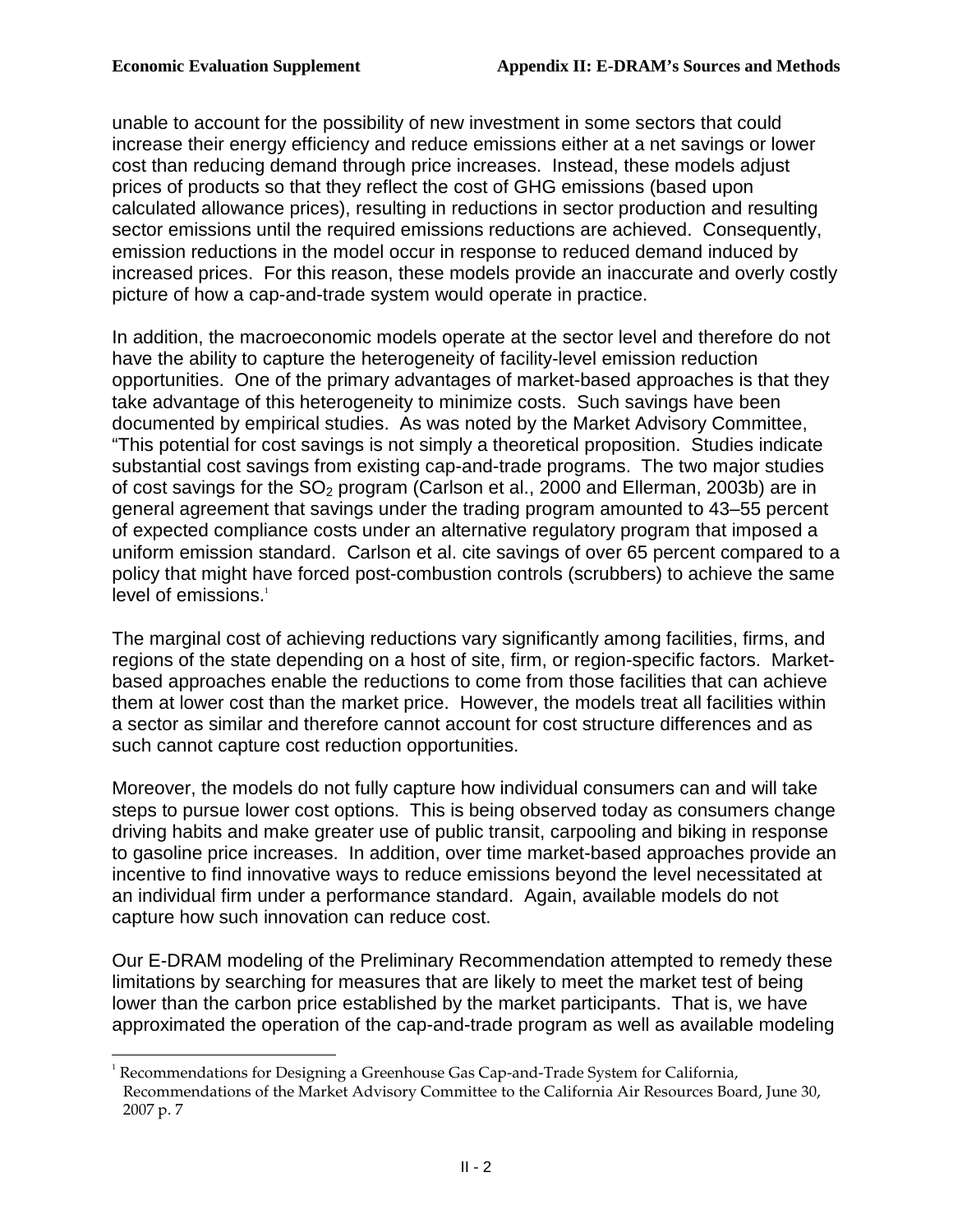tools allow. To capture how facilities might make technology changes to reduce emissions, the costs and savings of known efficiency measures were identified so that the cost per ton for reductions from those measures could be compared to allowance prices under a cap-and-trade system. It is then assumed that facilities will choose to implement measures that cost less than the anticipated allowance price, to the extent they have been identified. This follows the market rule of selecting low cost options. Therefore, in the analysis of the Preliminary Recommendation, all measures listed as under evaluation in the Draft Scoping Plan that had a net cost that falls below the market price as solved by the model through an iterative process were used as inputs (i.e., because they represent a lower cost path than the market price the measures would be expected to occur).

 This approach provides a conservative approximation of how a portion of the reductions will be achieved by industry. This technique partially addresses the model's lack of an internal mechanism to identify efficiency measures, but does not eliminate it. It does not allow for innovation, nor does it address the limitations noted above regarding cost minimization decisions made at the facility level.

 Keeping these limitations in mind, our estimate of the economic impact of the Preliminary Recommendation will understate the benefits of market-based approaches including the cap-and-trade program and therefore will understate the positive impact of the Preliminary Recommendation on the California economy. We nevertheless believe that the estimate provides useful information and is a reasonable application of the model.

## **2 MODELING RESULTS**

 E-DRAM was used to analyze the Preliminary Recommendation from the Draft Scoping Plan. The input assumptions for this analysis included cost and savings information for specified measures from the Draft Scoping Plan that result in emission reductions of approximately 155 million metric tons of  $CO<sub>2</sub>e$  (MMTCO<sub>2</sub>e). These reductions include 134 MMTCO<sub>2</sub>e from the specified measures in the Preliminary Recommendation, plus an additional 21 MMTOC<sub>2</sub>e that result from low cost measures expected to be pursued under a cap-and-trade program that were included among the other measures under evaluation in the Draft Scoping Plan. The remaining 14 million tons needed to achieve the emission reduction target in 2020 are achieved through the simulation of the cap-and-trade program as described below.

 The analysis used the greenhouse gas emission reduction measures presented in the Draft Scoping Plan to characterize the costs, savings and emission reductions. More detailed descriptions of the measures were included in Appendix C to the Draft Scoping Plan. Additional information on the cost and savings estimates used in this modeling effort is presented in Appendix I of this Economic Evaluation Supplement.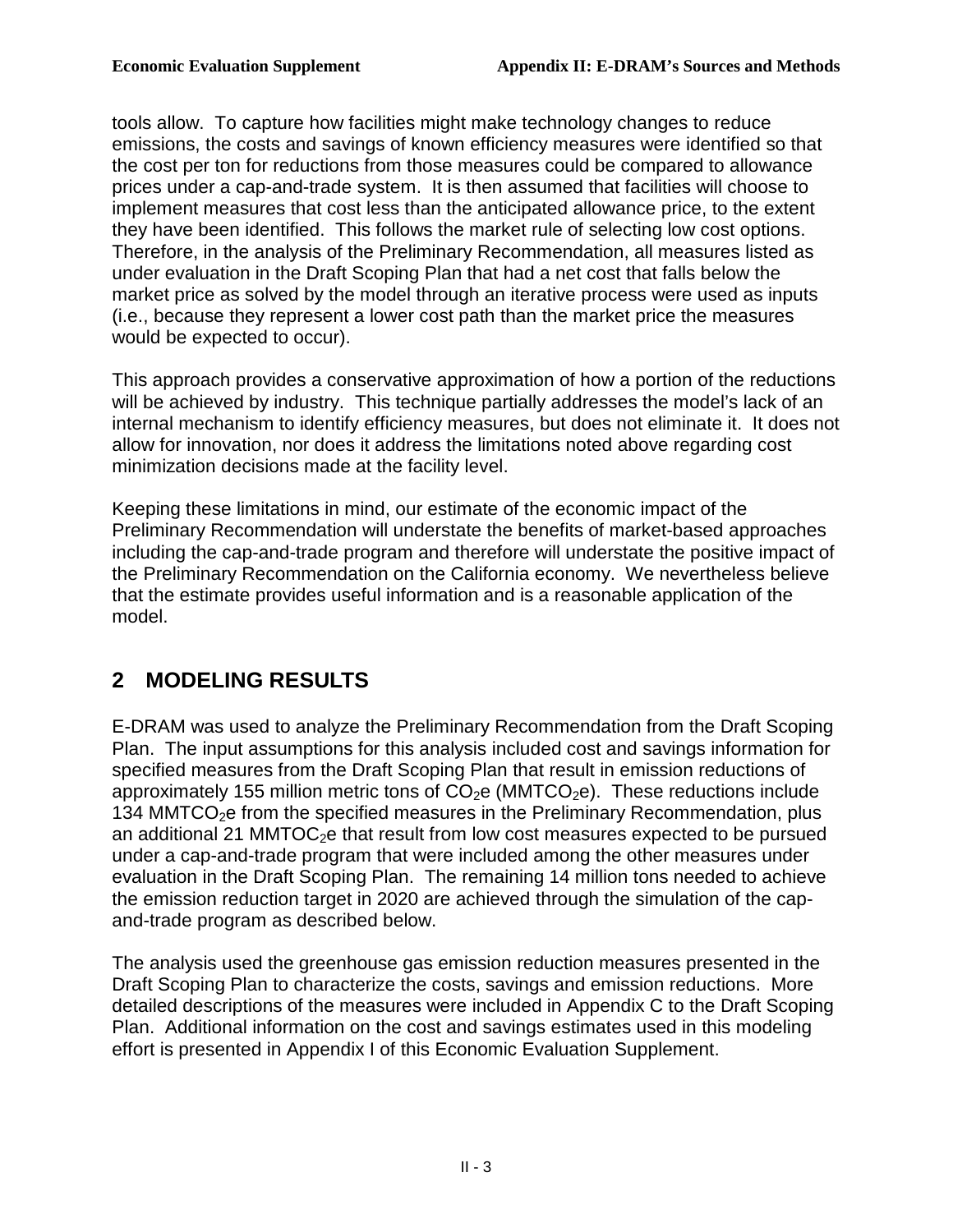The cap-and-trade component of the Preliminary Recommendation is simulated by increasing the price of electricity, natural gas, and transportation fuels to reflect the carbon content of those fuels. As discussed earlier, this provides a conservative estimate of the benefits of a cap-and-trade approach. All allowance or fee revenues remain in the state and are allocated back to consumers. Per the previous discussion, this approach was used to identify the carbon price necessary to result in reduction of 14 MMTCO<sub>2</sub>e in 2020. The subsequent section provides further detail on the approach that was used to model the Preliminary Recommendation.

 No additional cost minimizing methods, such as offsets, emission allowance banking or borrowing, are included in the analysis.

## **2.1 BUSINESS-AS-USUAL BASE CASE**

 The economic impacts of the Draft Scoping Plan are expressed as changes from a business-as-usual estimate of California's economic growth. As noted, the business-as- usual (BAU) case assumes that none of the measures included in the Draft Scoping Plan are implemented. As Table II-1 below indicates, for the BAU case, Gross State Product is projected to grow by about 2.7 percent annually to a value of nearly \$2.6 trillion by 2020. Personal income is projected to grow by approximately 2.8 percent annually and job growth is also expected to continue as we move toward 2020.

|                                         |               |       |                | Average<br>Annual<br>Growth |
|-----------------------------------------|---------------|-------|----------------|-----------------------------|
| Economic Indicator                      | 2007          | 2020  | Change         | $(\% )$                     |
| Real Output (\$Billions)                | 2,535         | 3,597 | 1,062          | 2.7%                        |
| <b>Gross State Product (\$Billions)</b> | 1,811         | 2,586 | 775            | 2.7%                        |
| California Personal Income (\$Billions) | 1,464         | 2,093 | 628            | 2.8%                        |
| Income Per Capita (\$1000)              | 38.6          | 47.6  | 9              | 2.8%                        |
| <b>Employment (Millions)</b>            | 16.4          | 18.41 | $\overline{2}$ | 1.6%                        |
| Emissions ( $MMTCO2e$ )                 | $500^{\circ}$ | 596   | 96             | $1.4^{\circ}$               |

## **Table II-1: Business-as-usual Case for California Economy**

 $<sup>1</sup>$  Approximate value. The ARB is in process of estimating the GHG emissions for 2007.</sup>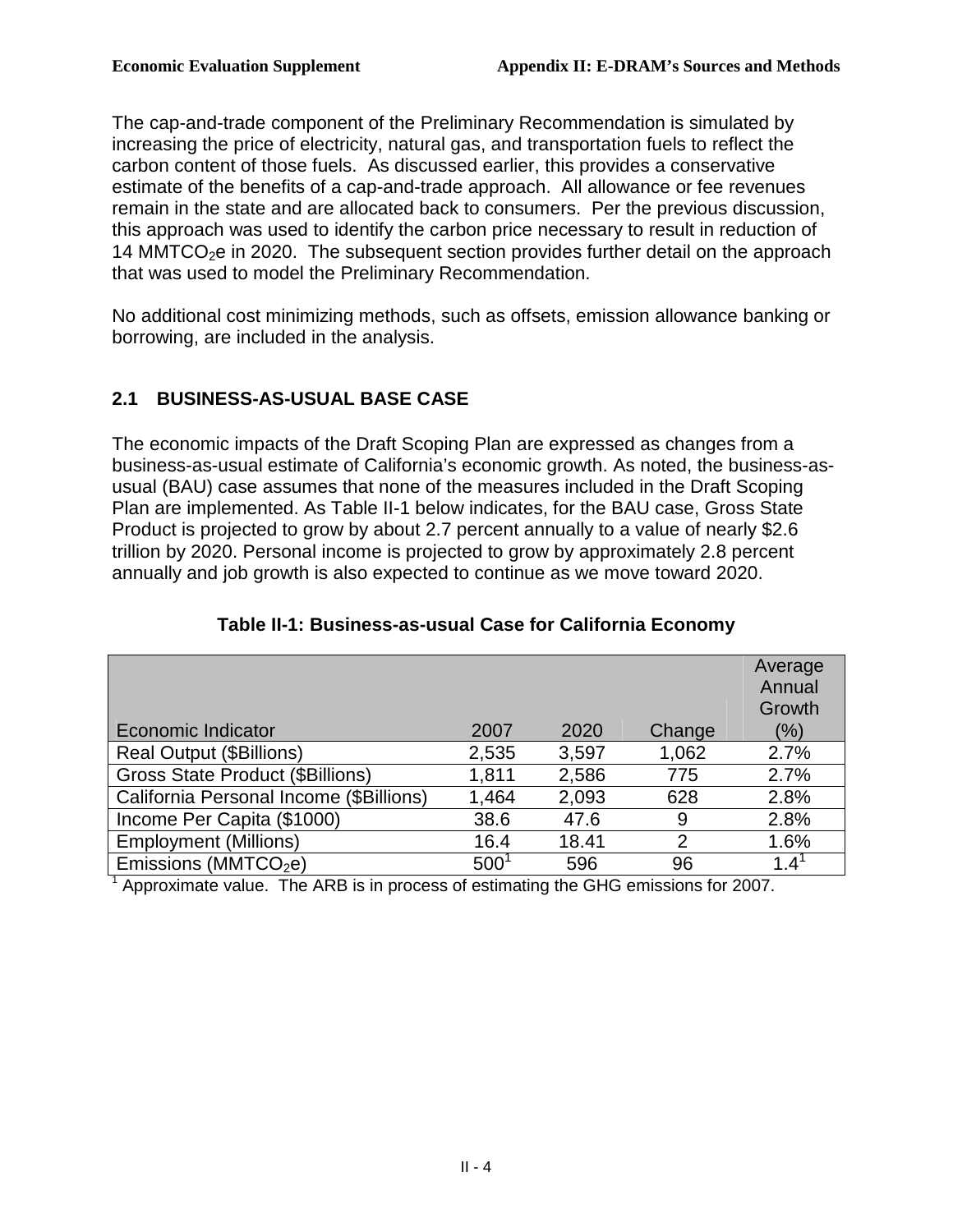## **2.2 MACRO-ECONOMIC EFFECTS OF THE PRELIMINARY RECOMMENDATION**

 Table II-2 shows how implementation of the Preliminary Recommendation would impact California's economy relative to a business-as-usual growth trajectory between now and 2020. As indicated in the table, the effects on output, personal income and employment are small but positive. Total output, which represents production activity in the state, increases by 0.8 percent over BAU. This translates into an increase of approximately \$27 billion in 2020, which is a relatively minor increase when evaluated in the context of a \$2.6 trillion economy. Also represented in Table II-2 are the impacts of the Preliminary Recommendation on Gross State Product, personal income, income per capita, and employment. In each case, the modeling shows a small but positive impact.

#### **Table II-2: E-DRAM Estimates of Economic Impacts of the Draft Scoping Plan Preliminary Recommendation**

|                                            |                 | Preliminary    | Change    | Percent<br>Change |
|--------------------------------------------|-----------------|----------------|-----------|-------------------|
| Economic Indicator                         | <b>BAU Case</b> | Recommendation | from BAU  | from BAU          |
| <b>Real Output</b><br>(\$Billions)         | 3,597           | 3,624          | 27        | 0.8%              |
| <b>Gross State Product</b><br>(\$Billions) | 2,586           | 2,590          | 4         | 0.2%              |
| <b>Personal Income</b><br>(\$Billions)     | 2,093           | 2,106          | 14        | 0.6%              |
| Income Per Capita<br>(\$1000)              | 47.56           | 47.72          | 0.16      | 0.3%              |
| Employment<br>(Millions)                   | 18.41           | 18.51          | 0.1       | 0.6%              |
| <b>Emissions</b><br>(MMTCO <sub>2</sub> e) | 596             | 427            | 169       | $-28%$            |
| <b>Carbon Price</b><br>(Dollars)           | <b>NA</b>       | 9.75           | <b>NA</b> | <b>NA</b>         |

 The positive impacts are largely attributable to savings that result from reductions in expenditures on energy. These savings translate into increased consumer spending on goods and services other than energy. Many of the measures entail more efficient use of energy in the economy, with savings that exceed their costs. All told, the specified reduction measures in the Draft Scoping Plan's Preliminary Recommendation (not including additional unspecified reductions from cap-and-trade) are expected to reduce emissions of approximately 169 MMTCO<sub>2</sub>e in 2020 at a net savings of about \$14 billion, which provides a positive stimulus to the economy.

 When modeling the Preliminary Recommendation the model should reflect the fact that facilities will pursue emission reduction options that have a cost per ton that is lower than the market price. In the absence of complete information on what those options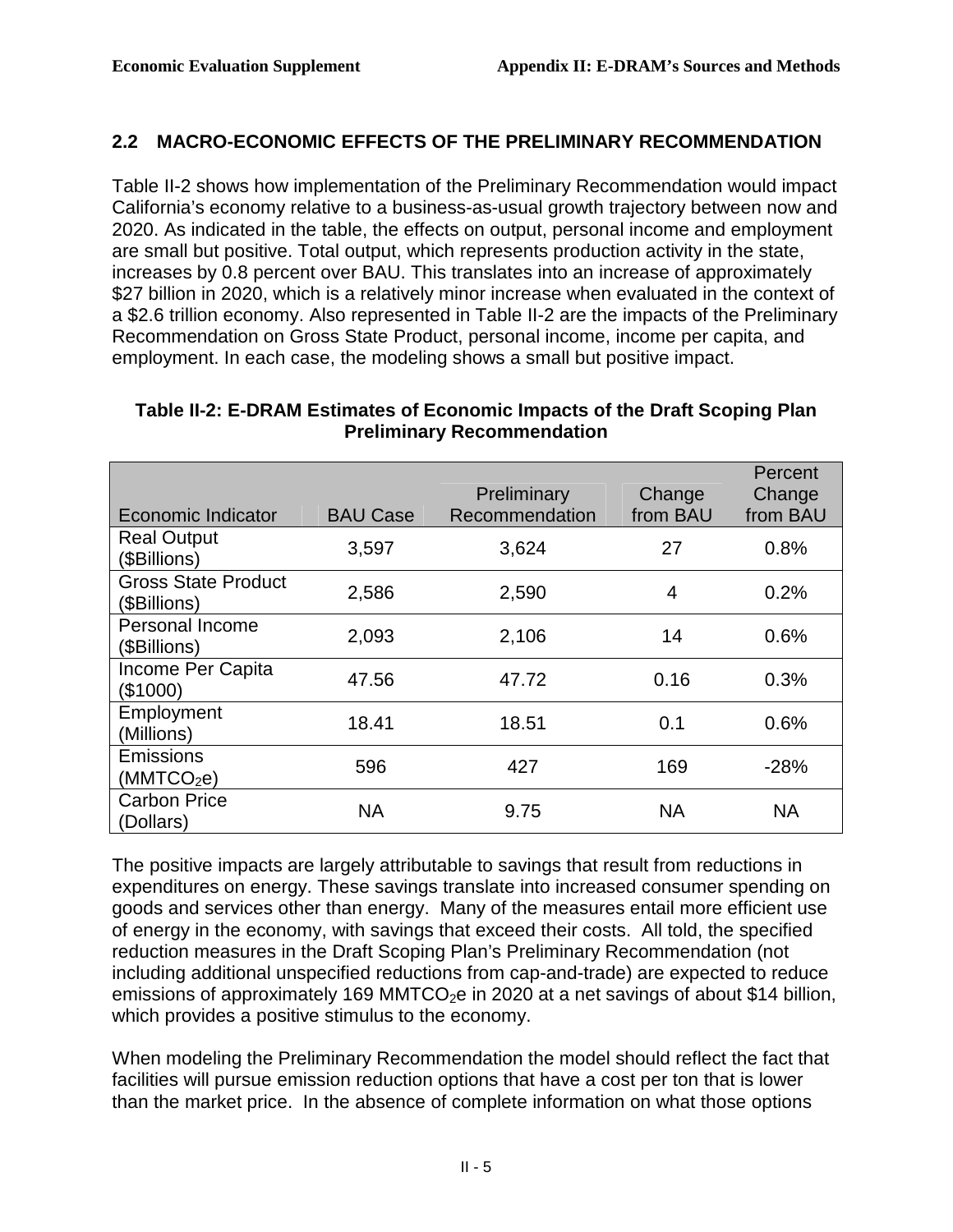might be, we included in the model runs the technical options that have been identified as part of the additional measures under consideration that cost less than the allowance price (other than feebates, because of the regulatory structure that would be necessary to implement that measure). This is an incomplete list, and the model does not have the capability to adequately reflect the full set of options that are available to covered sectors under cap and trade. Thus this approach provides a rough approximation of how a portion of the reductions from the market approach would be achieved. This approach resulted in measures that provided an additional 21 MMTCO<sub>2</sub>e in reductions being included in the model run of the Preliminary Recommendation, with only the final 14 MMTCO $<sub>2</sub>e$  of reductions achieved by pricing mechanisms within the model itself that</sub> moderated consumer demand. Appendix I provides a complete list of the measures included in this modeling run.

 The modeling results presented for the cap-and-trade component of the Preliminary Recommendation reflect a carbon price of slightly less than \$10 per ton of MTCO<sub>2</sub>e. It is important to note that the \$10 per ton figure does not reflect the cost of the program; rather it is the maximum price at which reductions to achieve the cap are pursued. We will continue to evaluate these results and anticipate that modeling efforts currently underway in the Western Climate Initiative will also provide useful additional information. We also encourage any interested stakeholders to conduct their own analyses and share their results.

 As discussed in the Draft Scoping Plan, a properly designed offset program can play a valuable role within a cap-and-trade program. Offsets offer the opportunity to achieve reductions from sectors outside of the cap, often at costs lower than reductions from within the cap. This can be a key driver in moderating allowance prices, particularly in the early years of a program. Offsets also provide incentives for entities to develop and implement innovative strategies to reduce emissions outside of the capped sectors, which can have additional economic and environmental benefits.

 As previously discussed, the estimated allowance price for a cap-and-trade program was slightly less than \$10 per ton. As such, when we ran the E-DRAM with offsets only assumed to be available at \$20 per ton, there was no demand. Nevertheless we believe that a limited availability of high quality offsets is advisable in light of the uncertainty associated with program implementation. As we work on further analysis related to the allowance price in a cap-and-trade program, we will continue to evaluate the economic impact of offsets as well.

## **2.3 SECTOR-LEVEL EFFECTS OF THE PRELIMINARY RECOMMENDATION**

 The E-DRAM provides a detailed picture of the California economy that includes 120 distinct industrial sectors. For the industrial sectoring, a grouping of firms all of which make similar, though by no means identical, products is referred to as a sector. The model's input dataset is an explicit representation of the inter-sector flows of value within the California economy in 2003. The sectoral linkages established in this dataset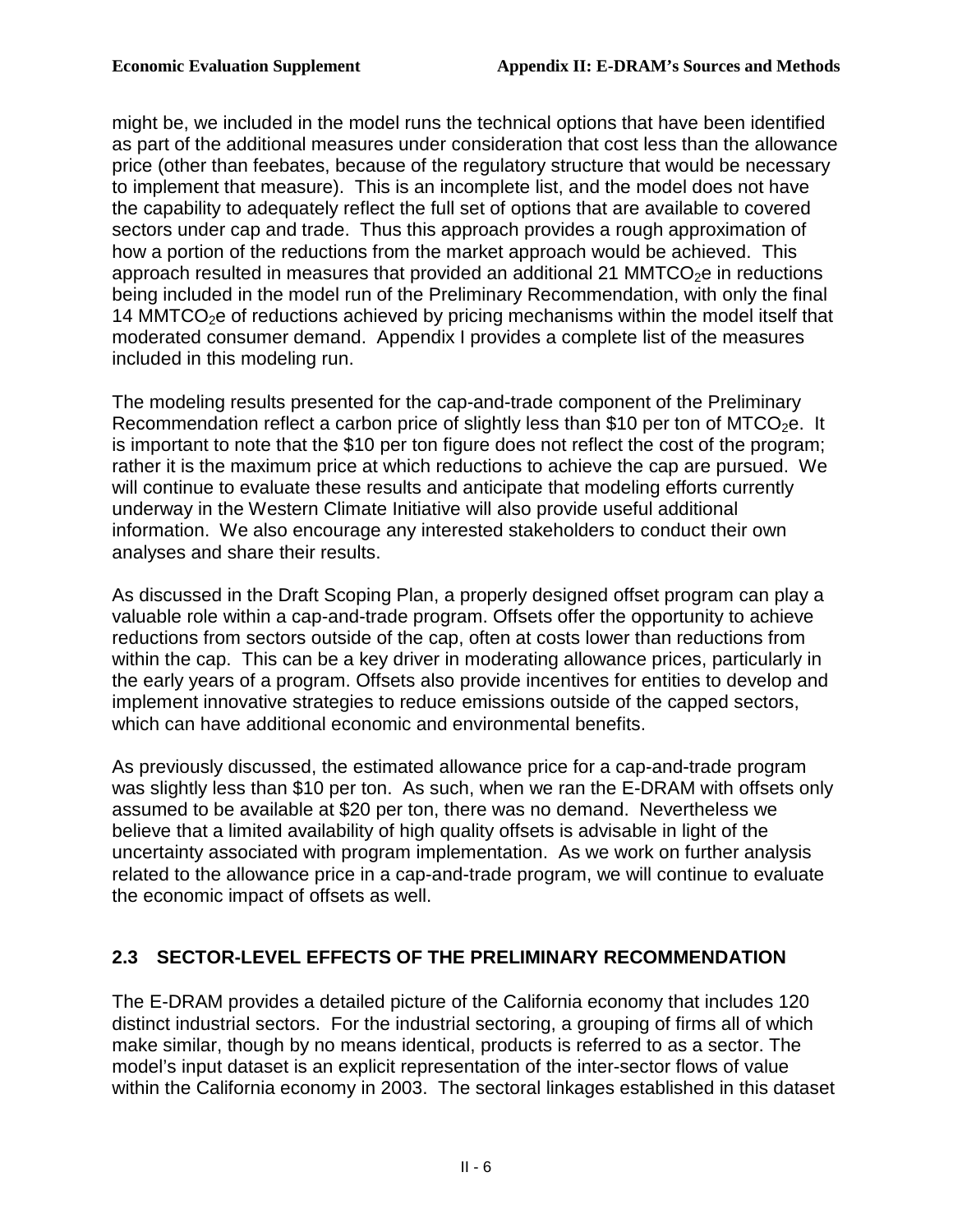<u>.</u>

 determine how policy effects are transmitted through the economy. Sectors are affected directly by a specific policy and indirectly through sector linkages.

 A model such as E-DRAM is most useful for characterizing economic impacts at the state level. It can also be informative at the sector level with the understanding that some sectoral details that may be important in characterizing how producers will respond to a policy change may not be fully reflected in the model. For example, the industrial sectors, as represented in the model, produce a single good utilizing the same production technology that is sold at a single price. Issues that may be particularly important to individual sectors will likely have to be more thoroughly assessed using other methods as individual regulations targeting the sector are developed.

 With an individual measure, understanding which sectors are affected and why is straightforward. However, given the number of measures in the Preliminary Recommendation presented in the Draft Scoping Plan, breaking out exactly how and why a specific sector is affected can be challenging. Many of the individual measures affect prices in opposite directions. For example, an efficiency measure causes less energy to be purchased, which would have the effect of reducing the price of energy. A fee would do the opposite by raising the price of energy. However, when the measures are run together, as is the case for the analysis presented in this supplement, the effect on energy prices of an efficiency measure and a fee measure would depend on which measure produces the stronger effect.

 Finally, with 120 industrial sectors, the volume of information produced can make interpretation of results difficult. Results are therefore aggregated by industry type corresponding to the 2-digit North American Industry Classification System (NAICS). Aggregation of related sectors is a useful approach for gaining insights into the "big picture" impacts of the policies. Further detail for each of the aggregated sectors is discussed in the remainder of this document.

 Tables II-3 and II-4 present the change in Average Weighted Prices, Real Output and Employment for the sector aggregations for the Preliminary Recommendation. The values reported in the tables for Real Output and Employment are simply summations of Output and Employment for the individual sectors. Price changes are weighted based on the individual sectors' share of output in the aggregate sector so that the price change is reflective of the price change that occurs in the larger sectors.

 All changes are discussed in relation to the business-as-usual case, so when it is stated that a sectors grows, it means that it grows in excess of the BAU growth. $2$  A brief discussion of aggregated sectors within the model follows.

 $^2$  All individual sectors grow in the business-as-usual case with the exception of the Petroleum and Natural Gas Extraction sector, which declines by assumption.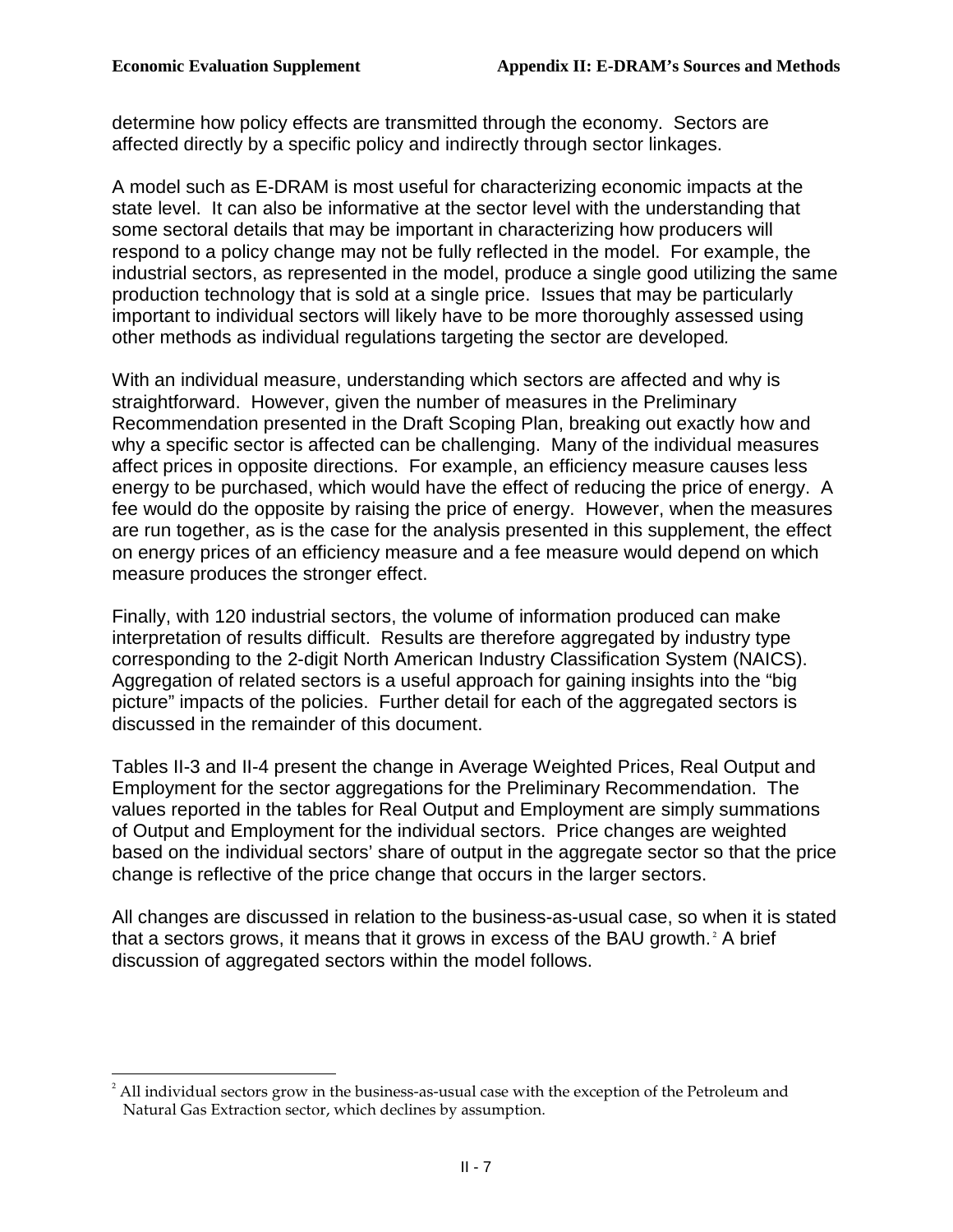|                                       |         | Output          |             |
|---------------------------------------|---------|-----------------|-------------|
|                                       |         | <b>Billions</b> | Employment  |
| Sector                                | Prices* | $2007$ \$)      | (Thousands) |
| Agriculture, Forestry and Fishing     | 1.0     | 109             | 449         |
| Mining                                | 1.0     | 29              | 26          |
| <b>Utilities</b>                      | 1.0     | 72              | 67          |
| Construction                          | 1.0     | 164             | 929         |
| Manufacturing                         | 1.0     | 943             | 2,046       |
| <b>Wholesale Trade</b>                | 1.0     | 171             | 791         |
| <b>Retail Trade</b>                   | 1.0     | 296             | 1,901       |
| <b>Transportation and Warehousing</b> | 1.0     | 109             | 503         |
| Information                           | 1.0     | 235             | 448         |
| Finance, Insurance and Real Estate    | 1.0     | 559             | 1,026       |
| <b>Services</b>                       | 1.0     | 910             | 6,729       |
| Government                            |         |                 | 3,491       |
| Total                                 |         | 3,597           | 18,405      |

#### **Table II-3: E-DRAM 2020 Business-as-usual Prices, Output and Employment**

\* All prices are normalized to 1.0 in the Business as Usual case.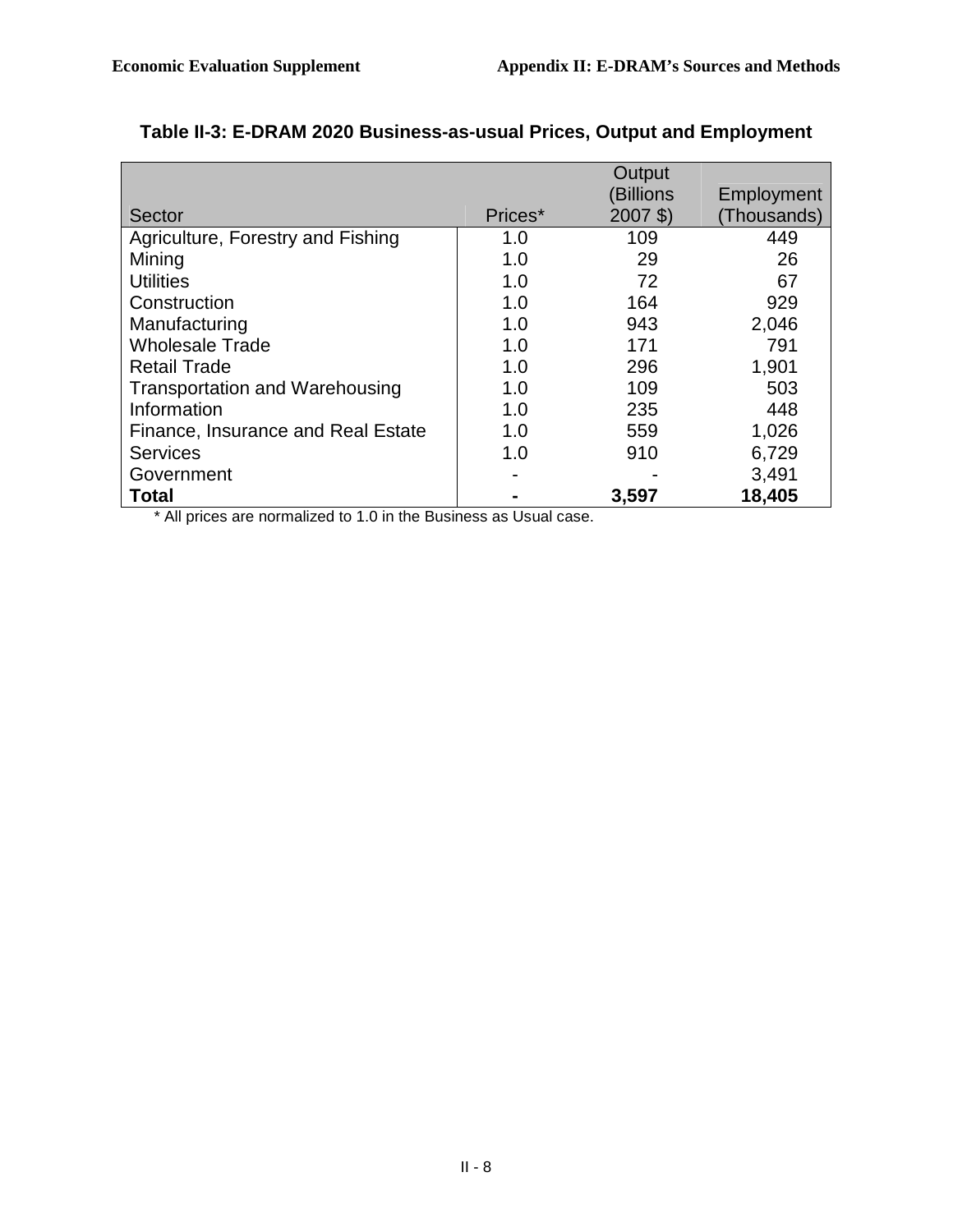| Agriculture, Forestry and Fishing     | 1.0    | 113                     | 464        |
|---------------------------------------|--------|-------------------------|------------|
| Mining                                | 1.0    | 30                      | 26         |
| <b>Utilities</b>                      | 1.1    | 61                      | 58         |
| Construction                          | 1.0    | 166                     | 933        |
| Manufacturing                         | 1.0    | 947                     | 2,055      |
| <b>Wholesale Trade</b>                | 1.0    | 173                     | 792        |
| <b>Retail Trade</b>                   | 1.0    | 291                     | 1,915      |
| <b>Transportation and Warehousing</b> | 1.0    | 110                     | 506        |
| Information                           | 1.0    | 238                     | 450        |
| Finance, Insurance and Real Estate    | 1.0    | 571                     | 1,044      |
| <b>Services</b>                       | 1.0    | 925                     | 6,769      |
| Government                            |        |                         | 3,503      |
| <b>Total</b>                          |        | 3,624                   | 18,514     |
|                                       |        |                         |            |
|                                       |        |                         |            |
|                                       |        | Percent change from BAU |            |
| Agriculture, Forestry and Fishing     | 0.0    | 3.7                     | 3.4        |
| Mining                                | 0.8    | 4.5                     | 0.4        |
| <b>Utilities</b>                      | 8.6    | $-15.9$                 | $-13.8$    |
| Construction                          | 0.1    | 1.5                     | 0.5        |
| Manufacturing                         | 0.2    | 0.4                     | 0.4        |
| <b>Wholesale Trade</b>                | $-0.5$ | 0.8                     | 0.0        |
| <b>Retail Trade</b>                   | $-0.4$ | $-1.5$                  | 0.7        |
| <b>Transportation and Warehousing</b> | 0.1    | 1.0                     | 0.5        |
| Information                           | $-0.3$ | 1.0                     | 0.4        |
| Finance, Insurance and Real Estate    | $-0.2$ | 2.1                     | 1.8        |
| <b>Services</b>                       | $-0.4$ | 1.7                     | 0.6        |
| Government<br><b>Total</b>            |        | 0.8                     | 0.3<br>0.6 |

## **Table II-4: E-DRAM 2020 Estimates the Changes in Prices, Output and employment for the Preliminary Recommendation**

## **2.3.1 AGRICULTURE, FORESTRY AND FISHING (NAICS CODE 11)**

 The Agriculture, Forestry and Fishing sector comprises establishments primarily engaged in growing crops, raising animals, harvesting timber, and harvesting fish and other animals from a farm, ranch, or their natural habitats. The Agriculture, Forestry and Fishing sector is comprised of four individual E-DRAM sectors.

 Overall, prices in the Agriculture, Forestry and Fishing sector remain unchanged from the BAU case. Output and employment both increase by more than 3 percent from the BAU case. Much of the overall sector growth can be attributed to increased producer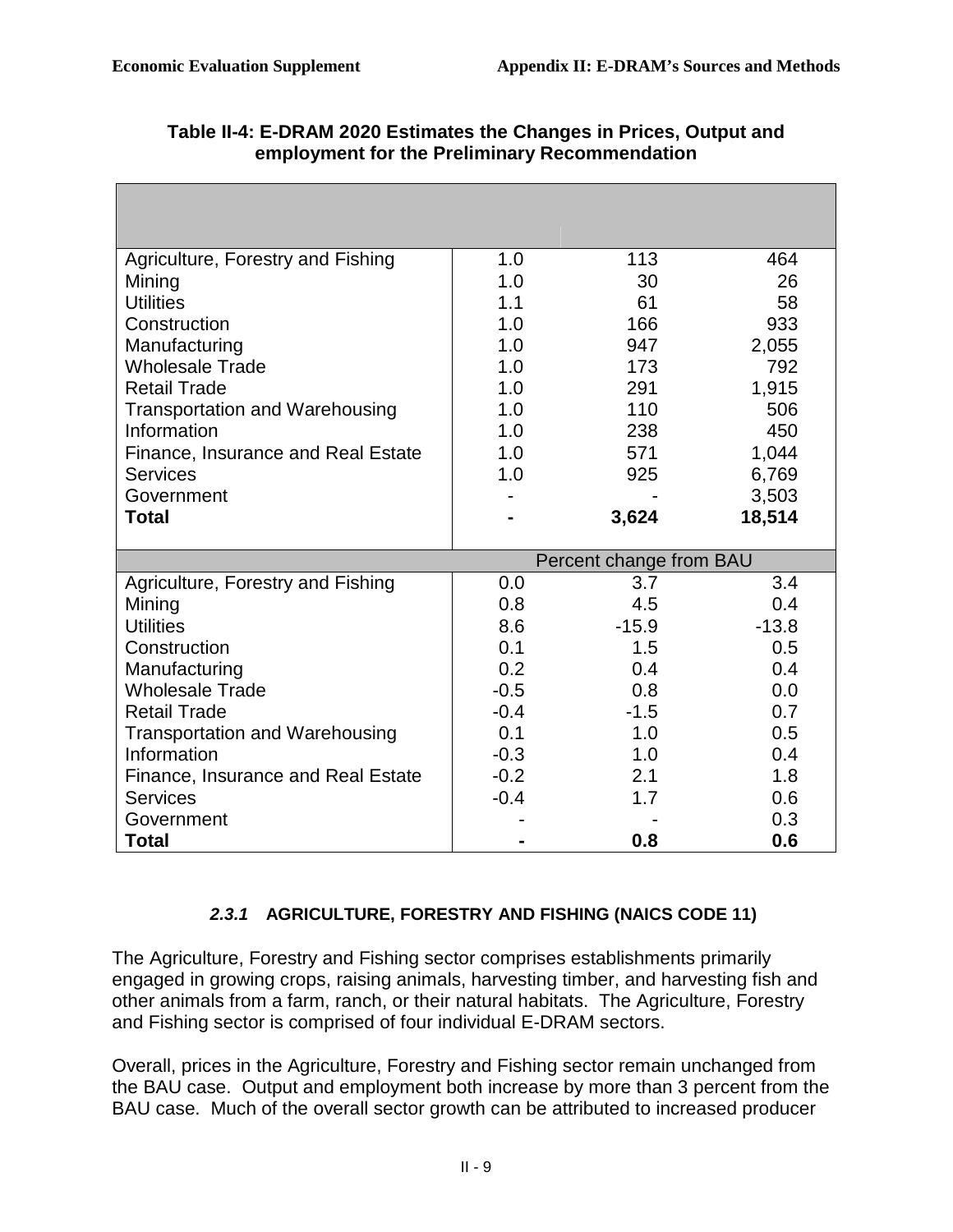energy efficiency and an increase in the demand for agricultural output as feedstock for the production of ethanol. Output and employment in all of the individual sectors in this grouping grow.

### **2.3.2 MINING (NAICS CODE 21)**

 The Mining, Quarrying, and Oil and Gas Extraction sector comprises establishments that extract naturally occurring mineral solids, such as coal and ores; liquid minerals, such as crude petroleum; and gases, such as natural gas. The term mining is used in the broad sense to include quarrying, well operations, beneficiating (e.g., crushing, screening, washing, and flotation), and other preparation customarily performed at the mine site, or as a part of mining activity. The Mining sector is comprised of two individual E-DRAM sectors.

 Overall, prices in the Mining sector increase slightly, while output increases by 4.5 percent and employment increases by 0.4 percent. The Petroleum and Natural Gas Extraction sector accounts for all of the growth in the Mining sector. The reason for the increased growth in the Petroleum and Natural Gas Extraction sector is directly related to the Oil and Gas Extraction Emission Reduction measure that is estimated to provide savings that greatly exceed the costs of implementation (i.e., net savings of about \$167 million). Output and employment decreases in the other mining sector primarily because of the increased price of electricity.

## **2.3.3 UTILITIES (NAICS CODE 22)**

 The Utilities sector comprises establishments engaged in the provision of the following utility services: electric power, natural gas, steam supply, water supply, and sewage removal. Within this sector, the specific activities associated with the utility services provided vary by utility: electric power includes generation, transmission, and distribution; natural gas includes distribution; steam supply includes provision and/or distribution; water supply includes treatment and distribution; and sewage removal includes collection, treatment, and disposal of waste through sewer systems and sewage treatment facilities. The Utilities sector is comprised of three individual E-DRAM sectors.

 Prices in the Utilities sector increase, with the price of electricity increasing by 11 percent and the price of natural gas increasing by 8 percent. Output and employment in the Utilities sector decreases by 15.9 percent and 13.8 percent respectively. The negative output and employment effects in the Utilities sector result from consumers purchasing less electric power and natural gas because of implementing the energy efficiency measures and because of higher prices. Decreases in the demand for electricity and natural gas translates into decreases in employment for the Electrical Power Generation and Distribution (-32 percent) and Natural Gas Distribution sectors (-7 percent). Most utility sector jobs are linked to the delivery of power and maintaining the system and not in the actual running of power plants. So it is likely that the number of jobs in this sector will remain relatively unchanged even though the model estimates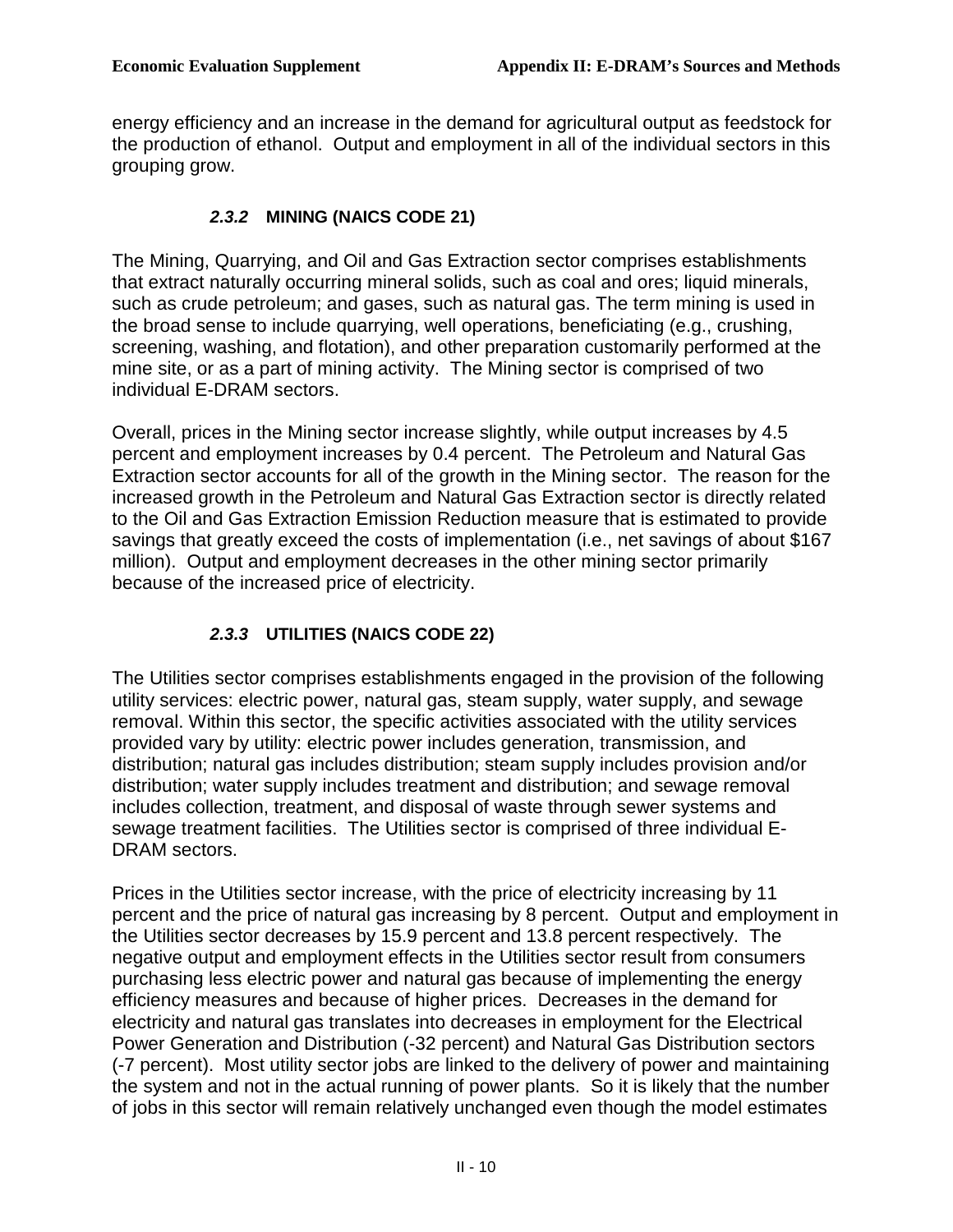a decreased number of jobs. However, it should be noted that the Utility sector is relatively small in terms of overall employment.

### **2.3.4 CONSTRUCTION (NAICS CODE 23)**

 The construction sector comprises establishments primarily engaged in the construction of buildings or engineering projects (e.g., highways and utility systems). Establishments primarily engaged in the preparation of sites for new construction and establishments primarily engaged in subdividing land for sale as building sites also are included in this sector. The Construction sector is comprised of five individual E-DRAM sectors.

 Prices in the Construction sector remain virtually unchanged, increasing by 0.1 percent. Output and employment in the Construction sector increase slightly: 1.5 percent for output and 0.5 percent for employment. Increases in output for the Residential, Nonresidential and Other Construction sectors, however, offsets reductions in Street and Bridge (-0.2 percent) and Utility Infrastructure Construction (-10 percent). The growth in output is potentially the result of the residential and commercial building efficiency strategies increasing the demand for new and retrofit construction. Reduced demand for electricity and natural gas reduces the need for new Utility Infrastructure construction which translates into less employment for this sector (-11 percent).

### **2.3.5 MANUFACTURING (NAICS CODES 31-33)**

 The Manufacturing sector comprises establishments engaged in the mechanical, physical, or chemical transformation of materials, substances, or components into new products. The Manufacturing sector is comprised of 42 individual E-DRAM sectors.

 Prices in the Manufacturing sector increase by 0.2 percent. Output and employment in the Manufacturing sector increase slightly: 0.4 percent for both output and employment. Most of the individual sectors grow with the exception of Oil Refineries, Apparel Manufacturing, Automobile Manufacturing and Other Vehicle Manufacturing. The negative effect on Oil Refineries (-25 percent) is a direct response to the transportation and fuel policies that explicitly state that less transportation fuel will be purchased in California. However, we believe that virtually all of the change in output in the refinery sector will be the result of reduced imports of refined gasoline and not the result of reduced in-state production. Therefore, it is unlikely that the projected number of jobs would be reduced significantly from the business-as-usual case. Additionally, it should be noted that the Refining sector is relatively small in terms of overall state employment.

 The effect on the remaining sectors is less straightforward. The Apparel Manufacturing, Automobile Manufacturing and Other Vehicle Manufacturing sectors are all sectors where a large share of the California demand is met by imported products. Any increase in the California price will further increase the demand for imported products at the expense of California production. In the Apparel sector, demand for apparel increases as expenditures shift away from energy to other goods. The increased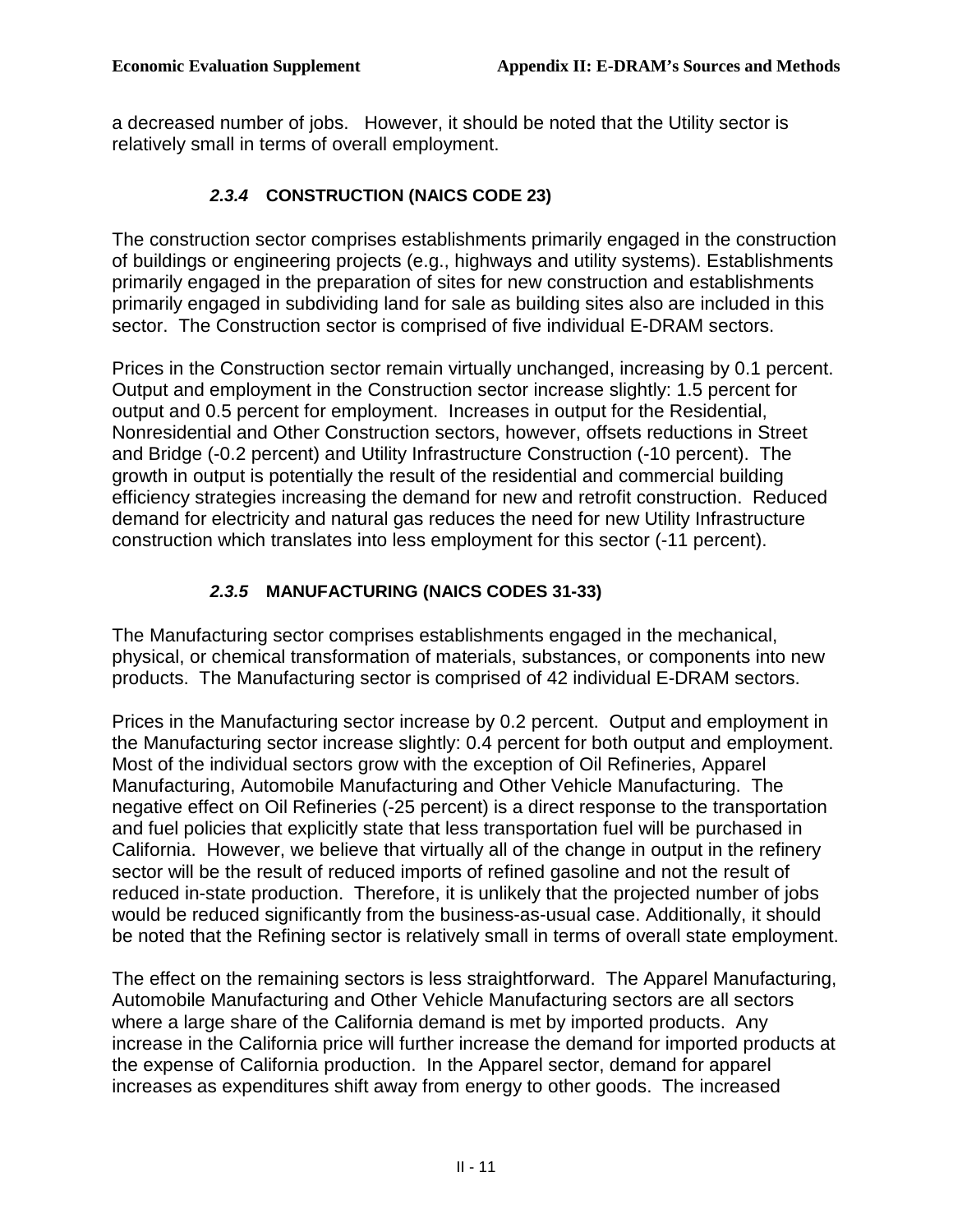demand for apparel increases the California price relative to the import price which causes output to decrease by 14 percent and employment to decrease from 15 percent.

 A similar pattern is exhibited in the Automobile Manufacturing and Other Vehicle Manufacturing sectors. Increases in the price of vehicles that result from the motor vehicle measures increases the demand for imported vehicles at the expense of domestically produced vehicles which causes output and employment to decrease. In the Automobile Manufacturing sector output decreases by 3 percent and employment decreases by 4 percent, while in the Other Vehicle Manufacturing sector output decrease by 5 percent and employment decreases by 6 percent.

## **2.3.6 WHOLESALE TRADE (NAICS CODES 42)**

 The Wholesale Trade sector comprises establishments engaged in wholesaling merchandise, generally without transformation, and rendering services incidental to the sale of merchandise. The merchandise described in this sector includes the outputs of agriculture, mining, manufacturing, and certain information industries, such as publishing. The wholesaling process is an intermediate step in the distribution of merchandise. The Wholesale Trade sector is comprised of five individual E-DRAM sectors.

 Prices in the Wholesale Trade sector decrease by 0.5 percent. Output increases slightly (0.8 percent) while employment is unchanged. Sector growth can likely be attributed to increased energy efficiency within the sector and to increased consumer spending brought on by shifting expenditures away from energy to other goods and services.

## **2.3.7 RETAIL TRADE (NAICS CODES 44-45)**

 The Retail Trade sector comprises establishments engaged in retailing merchandise, generally without transformation, and rendering services incidental to the sale of merchandise. The retailing process is the final step in the distribution of merchandise; retailers are, therefore, organized to sell merchandise in small quantities to the general public. The Retail Trade sector is comprised of 12 individual E-DRAM sectors.

 Prices in the Retail Trade sector decrease by 0.4 percent. Output decreases by 1.5 percent, while employment increases by 0.7 percent. However, most of the individual sectors grow with the exception of the Retail Gasoline sector. The large negative effect on the Retail Gasoline sector (-16 percent) is the result of reduced purchases of transportation fuel that occur because of the transportation and fuel measures.

 Growth in the other sectors can likely be attributed increased energy efficiency within the sector and to increased consumer spending brought on by shifting expenditures away from energy to other goods and services.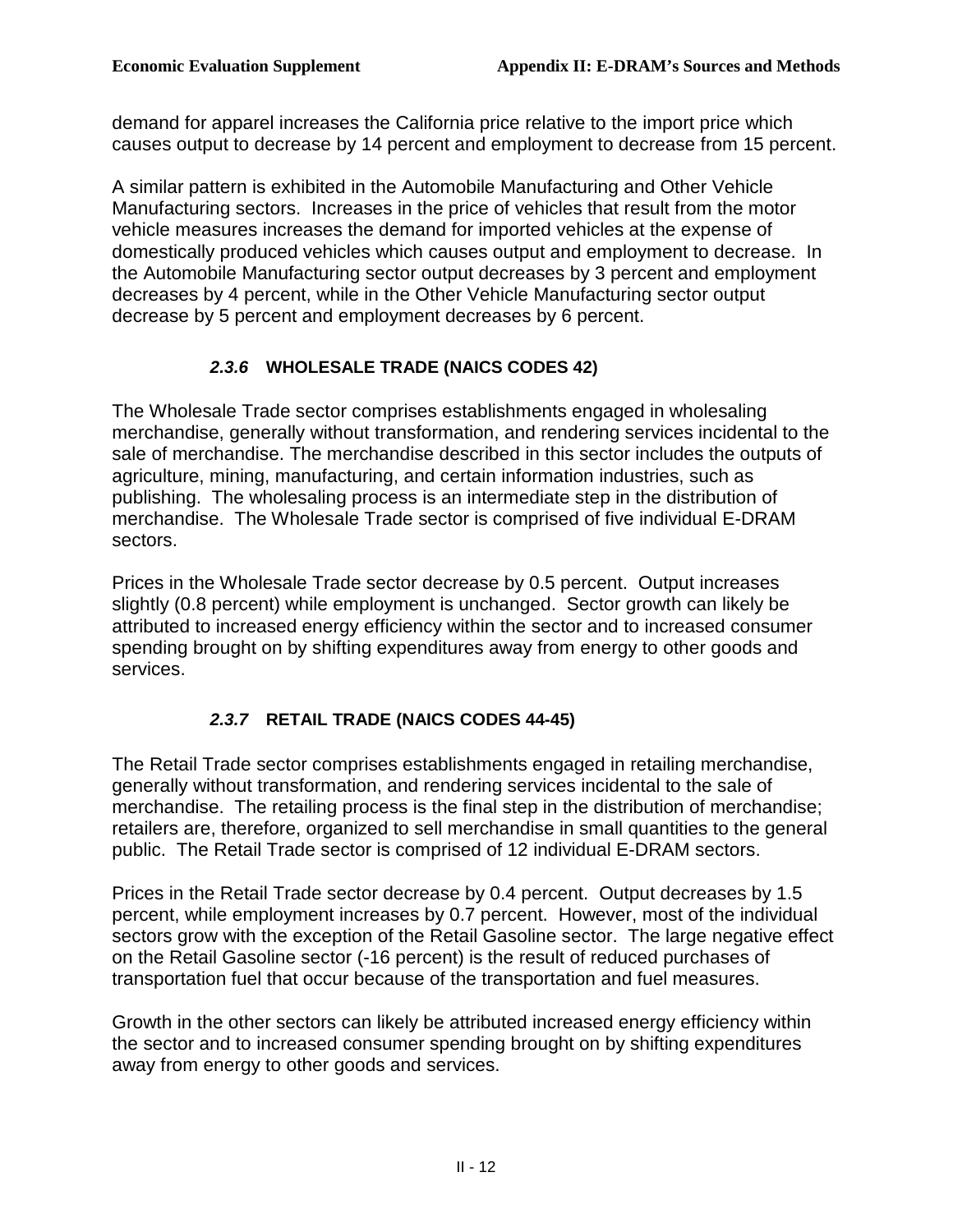#### **2.3.8 TRANSPORTATION AND WAREHOUSING (NAICS CODES 48-49)**

 The Transportation and Warehousing sector includes industries providing transportation of passengers and cargo, warehousing and storage for goods, scenic and sightseeing transportation, and support activities related to modes of transportation. Establishments in these industries use transportation equipment or transportation related facilities as a productive asset. The type of equipment depends on the mode of transportation. The modes of transportation are air, rail, water, road, and pipeline. The Transportation and Warehousing sector is comprised of eight individual E-DRAM sectors.

 Prices in the Transportation and Warehousing sector increase slightly (0.1 percent). Output and employment increase by 1.0 and 0.5 percent respectively. No individual sectors are adversely affected. Sector growth can be attributed to increased vehicle efficiency which reduces the price of providing transportation related services and the decreased price of transportation fuels.

## **2.3.9 INFORMATION (NAICS CODE 51)**

 The Information sector comprises establishments engaged in the following processes: (a) producing and distributing information and cultural products, (b) providing the means to transmit or distribute these products as well as data or communications, and (c) processing data. The Information sector is the aggregation of four individual E-DRAM sectors.

 Prices in the Information sector decrease by 0.3 percent. Output (1.0 percent) and employment (0.4 percent) both increase. No individual sectors are adversely affected. Sector growth can likely be attributed to increased energy efficiency within the sector and to increased consumer spending brought on by shifting expenditures away from energy to other goods and services.

#### **2.3.10 FINANCE, INSURANCE AND REAL ESTATE (NAICS CODES 52-53)**

 The Finance and Insurance sector comprises establishments primarily engaged in financial transactions (transactions involving the creation, liquidation, or change in ownership of financial assets) and/or in facilitating financial transactions. The Real Estate and Rental and Leasing sector comprises establishments primarily engaged in renting, leasing, or otherwise allowing the use of tangible or intangible assets, and establishments providing related services. The Finance, Insurance and Real Estate sector is comprised of five individual E-DRAM sectors.

 Prices in the Finance, Insurance and Real Estate sector decrease by 0.2 percent. Output and employment increase by 2.1 percent and 1.8 percent respectively. No individual sectors are adversely affected. Sector growth can likely be attributed to increased energy efficiency within the sector and to increased consumer spending brought on by shifting expenditures away from energy to other goods and services.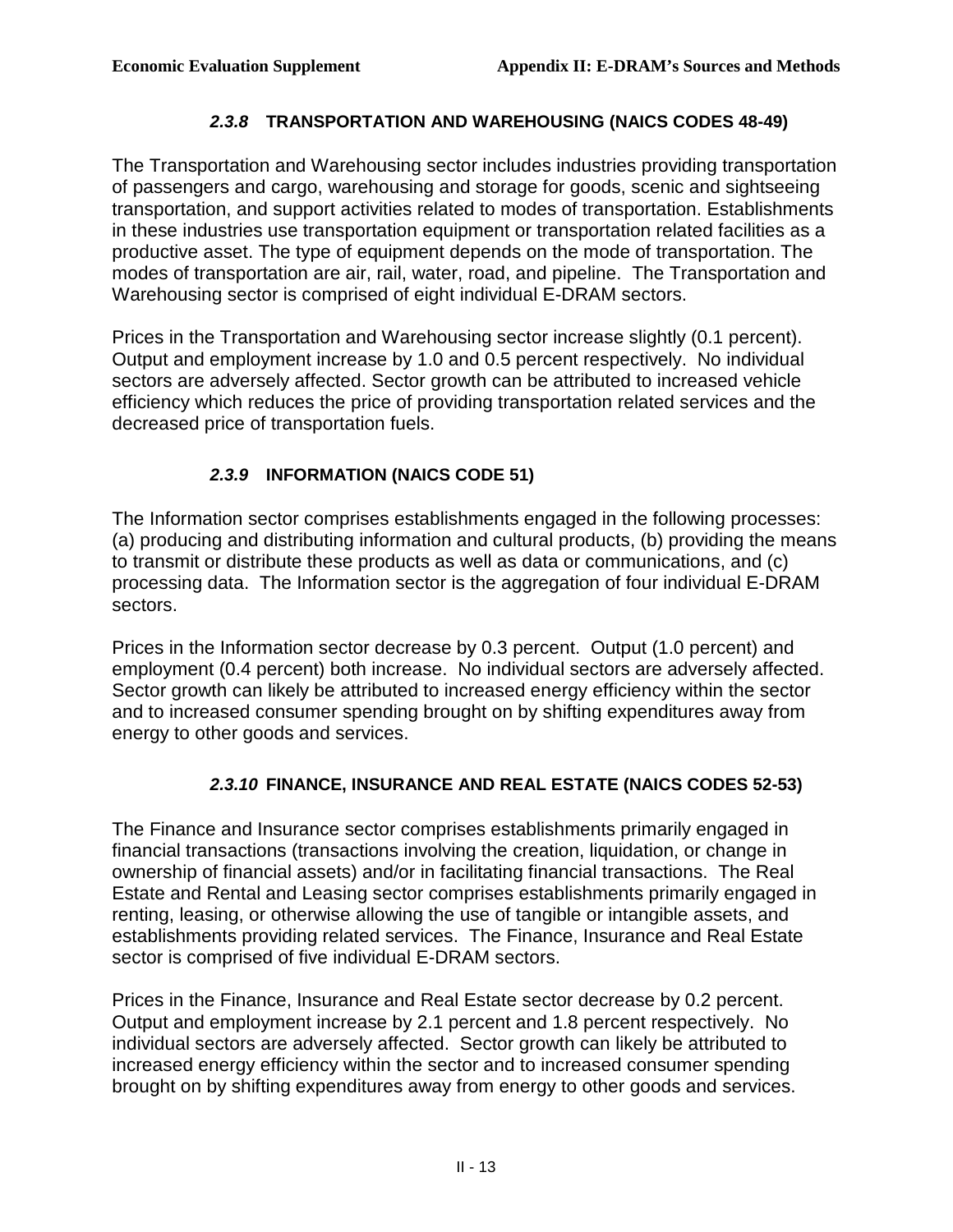#### **2.3.11 SERVICES (NAICS CODES 54-81)**

 The service sector comprises establishments primarily engaged in the provision of services to their customers. These include Professional, Scientific, and Technical Services, Management Services, Administrative Services, Educational Services, Health Services, Arts, Entertainment, and Recreation, Accommodation and Food Services and Other Services. All service sectors are aggregated in a single sector. The Service sector is comprised of 29 individual E-DRAM sectors.

 Prices in the Service sector decrease by 0.4 percent. Output (1.7 percent) and employment (0.6 percent) both increase. Most individual sectors respond positively to the Scoping Plan measures except for Amusement Parks and Hospitals. The reason for the negative result in these two sectors is potentially the response to higher electricity prices since purchases from the Electrical Power Generation and Distribution make up a large share of these sectors' operating expenses. Growth in the other sectors can likely be attributed increased energy efficiency within the sector and to increased consumer spending brought on by shifting expenditures away from energy to other goods and services.

## **2.4 ECONOMIC ANALYSIS OF OTHER SCENARIOS**

## **2.4.1 VALID COMPARISON OF SCENARIOS NOT POSSIBLE**

 The limitations of the available modeling tools noted above prevent a comparison from being made between market-based approaches and alternative strategies, such as one that relies only on direct regulation. It is worth noting that to our knowledge such a comparison has not been provided in previous work in any rigorous way that incorporates the costs and savings of specific reduction measures. Other studies have either only modeled variations on one approach, typically one that includes market- based measures, or have used a broad-brush surrogate for a regulatory approach such as uniform percentage reductions employed at the sector level, rather than incorporating the detailed cost and savings information from individual measures. It is important to understand as well as possible the potential impacts of the various options available, and we devoted considerable time and effort to analyze alternatives to the preliminary recommendation. We have ultimately concluded, however, that tools are not available to make a valid comparison of one approach to the others. Therefore, it is inappropriate and misleading to provide the results in the form of a direct comparison, and we do not report results in that fashion in this document.

#### **2.4.2 SECTOR-BASED REGULATION SCENARIO**

 Table II-5 presents the projected economic impacts of a sector-based regulatory approach. In this approach, additional sector-based regulatory measures were modeled  above and beyond those included in the Preliminary Recommendation so that the 2020 emission reduction target is fully achieved through specified measures. Thus, all measures identified in the plan as "Under Evaluation" were included in the analysis at a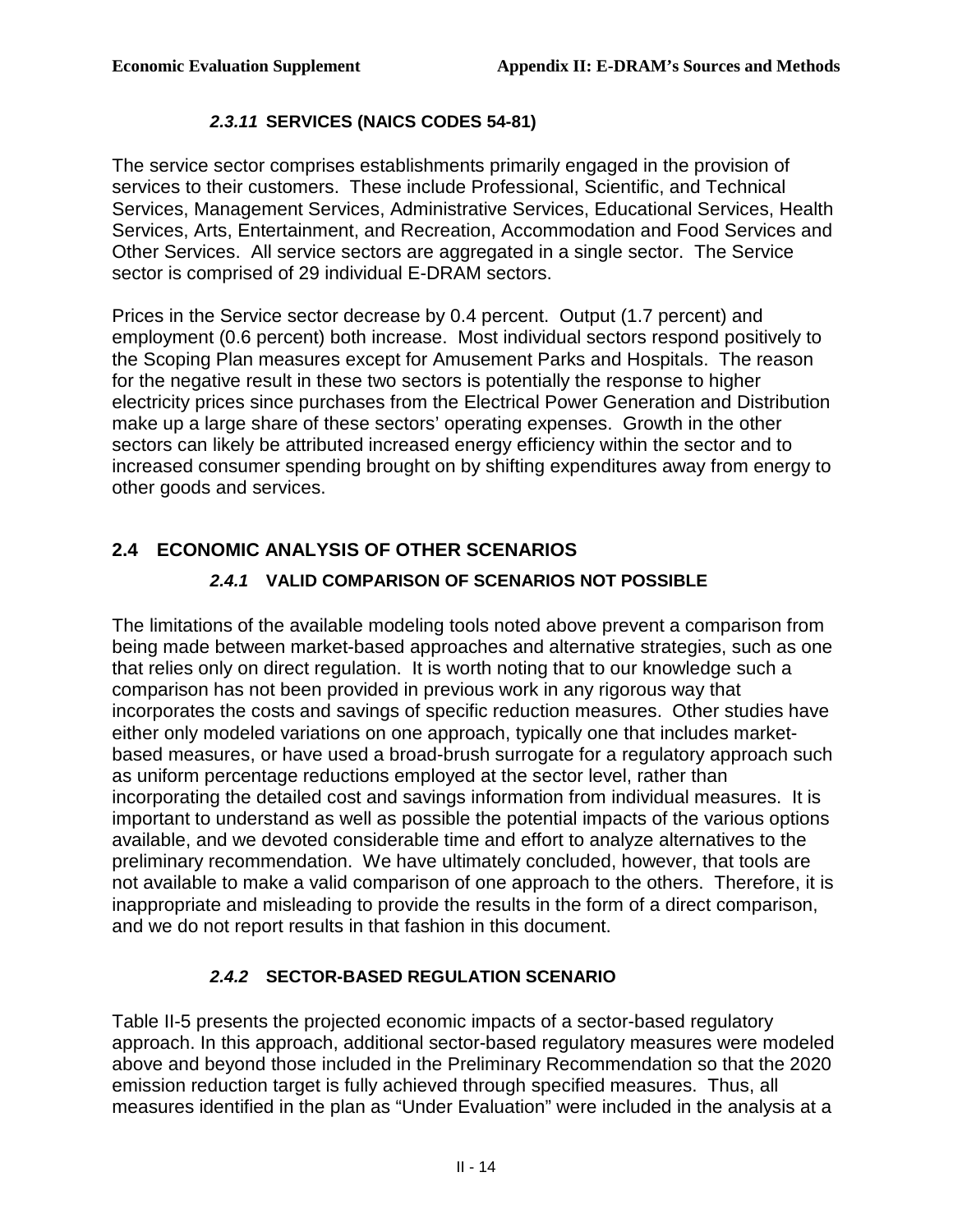level that would result in meeting the target. The modeling assumptions for these measures are discussed in Appendix I.

 The estimated economic impacts from implementation are all small but positive. Real output grows by about \$32 billion or about 1 percent. The Gross State Product remains constant, while personal income grows by about \$9 billion or about 0.5 percent over the BAU case. Similarly, average per capita income increases by 0.2 percent, and jobs grow by about 0.7 percent compared to business-as-usual. Table II-6 shows the sector-level results for this scenario.

| <b>Economic Indicator</b>               | <b>BAU</b><br>Case | Regulatory<br>Scenario | Change | Percent<br>Change |
|-----------------------------------------|--------------------|------------------------|--------|-------------------|
| Real Output (\$Billions)                | 3,597              | 3,629                  | 32     | 0.9%              |
| <b>Gross State Product (\$Billions)</b> | 2,586              | 2,585                  | $-0.6$ | 0.0%              |
| Personal Income (\$Billions)            | 2,093              | 2,102                  | 9      | 0.5%              |
| Income Per Capita (\$1,000)             | 47.6               | 47.64                  | 0.1    | 0.2%              |
| <b>Employment (Millions)</b>            | 18.41              | 18.53                  | 0.1    | 0.7%              |
| Emissions (MMTCO <sub>2</sub> e)        | 596                | 427                    | 169    | $-28%$            |

#### **Table II-5: E-DRAM Estimates of Economic Impacts of the Sector-Based Regulation Scenario**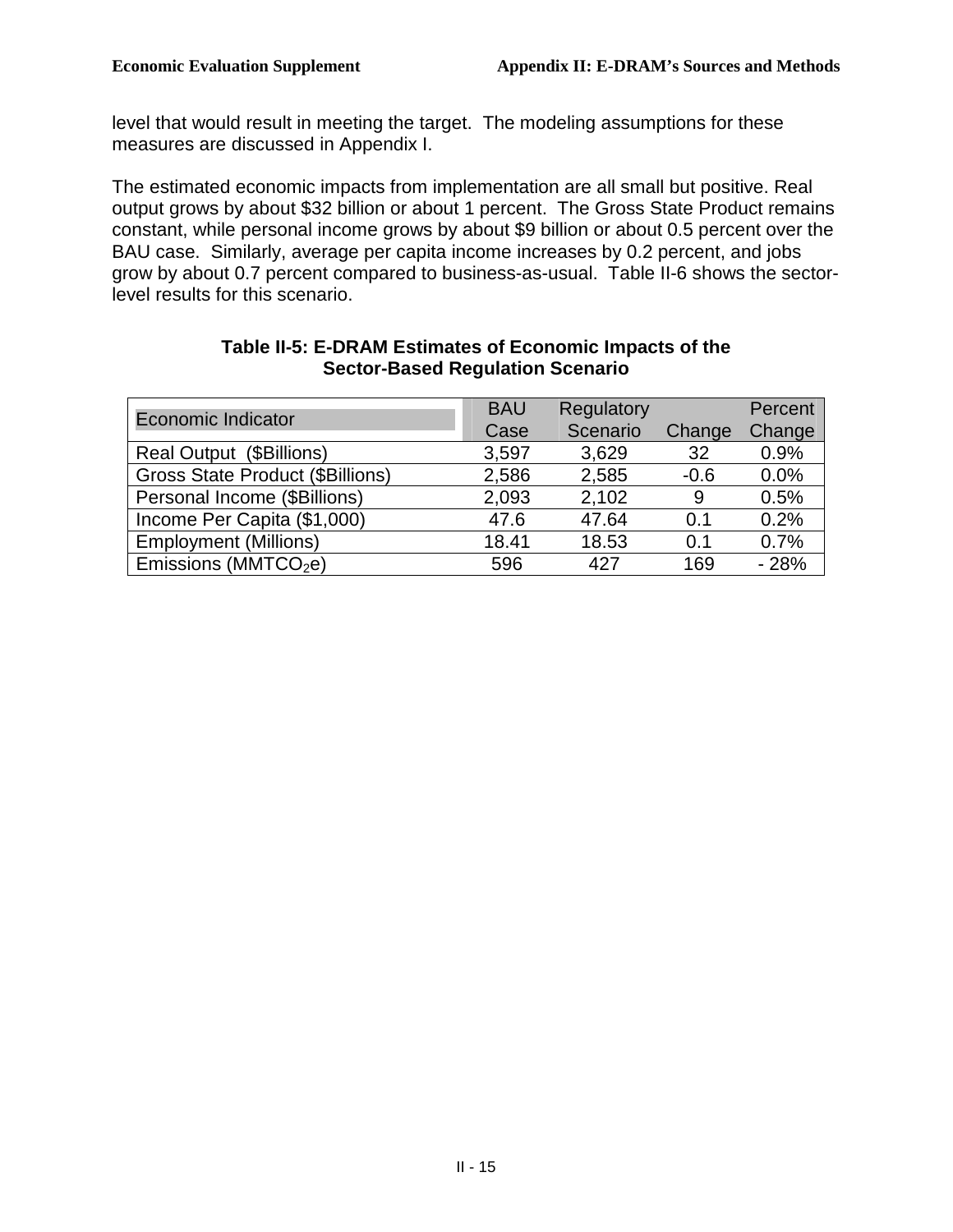٦

 $\mathcal{L}^{\text{max}}$ 

| Agriculture, Forestry and Fishing     | 1.0     | 114                     | 467          |
|---------------------------------------|---------|-------------------------|--------------|
| Mining                                | 1.0     | 30                      | 26           |
| <b>Utilities</b>                      | 1.1     | 58                      | 56           |
| Construction                          | 1.0     | 167                     | 936          |
| Manufacturing                         | 1.0     | 950                     | 2,057        |
| <b>Wholesale Trade</b>                | 1.0     | 173                     | 791          |
| <b>Retail Trade</b>                   | 1.0     | 292                     | 1,923        |
| <b>Transportation and Warehousing</b> | 1.0     | 110                     | 507          |
| Information                           | 1.0     | 237                     | 449          |
| Finance, Insurance and Real Estate    | 1.0     | 572                     | 1,046        |
| <b>Services</b>                       | 1.0     | 926                     | 6,767        |
| Government                            |         |                         | 3,502        |
| <b>Total</b>                          |         | 3,629                   | 18,526       |
|                                       |         |                         |              |
|                                       |         |                         |              |
|                                       |         | Percent change from BAU |              |
| Agriculture, Forestry and Fishing     | $-0.1%$ | 4.4%                    | 4.0%         |
| Mining                                | 1.3%    | 5.4%                    | 1.2%         |
| <b>Utilities</b>                      | $5.7\%$ | $-18.9%$                | $-16.8%$     |
| Construction                          | 0.2%    | 1.9%                    | 0.8%         |
| Manufacturing                         | 0.0%    | 0.7%                    | 0.5%         |
| <b>Wholesale Trade</b>                | $-0.6%$ | 0.8%                    | $-0.1%$      |
| <b>Retail Trade</b>                   | $-1.1%$ | $-1.4%$                 | 1.1%         |
| <b>Transportation and Warehousing</b> | $-0.1%$ | 1.0%                    | 0.7%         |
| Information                           | $-0.4%$ | 0.8%                    | 0.2%         |
| Finance, Insurance and Real Estate    | $-0.2%$ | 2.3%                    | 2.0%         |
| <b>Services</b>                       | $-0.5%$ | 1.8%                    | 0.6%         |
| Government<br><b>Total</b>            |         | 0.9%                    | 0.3%<br>0.7% |

| Table II-6: E-DRAM 2020 Estimates of the Changes in Prices, Output and |
|------------------------------------------------------------------------|
| employment for the Sector-Based Regulations Approach                   |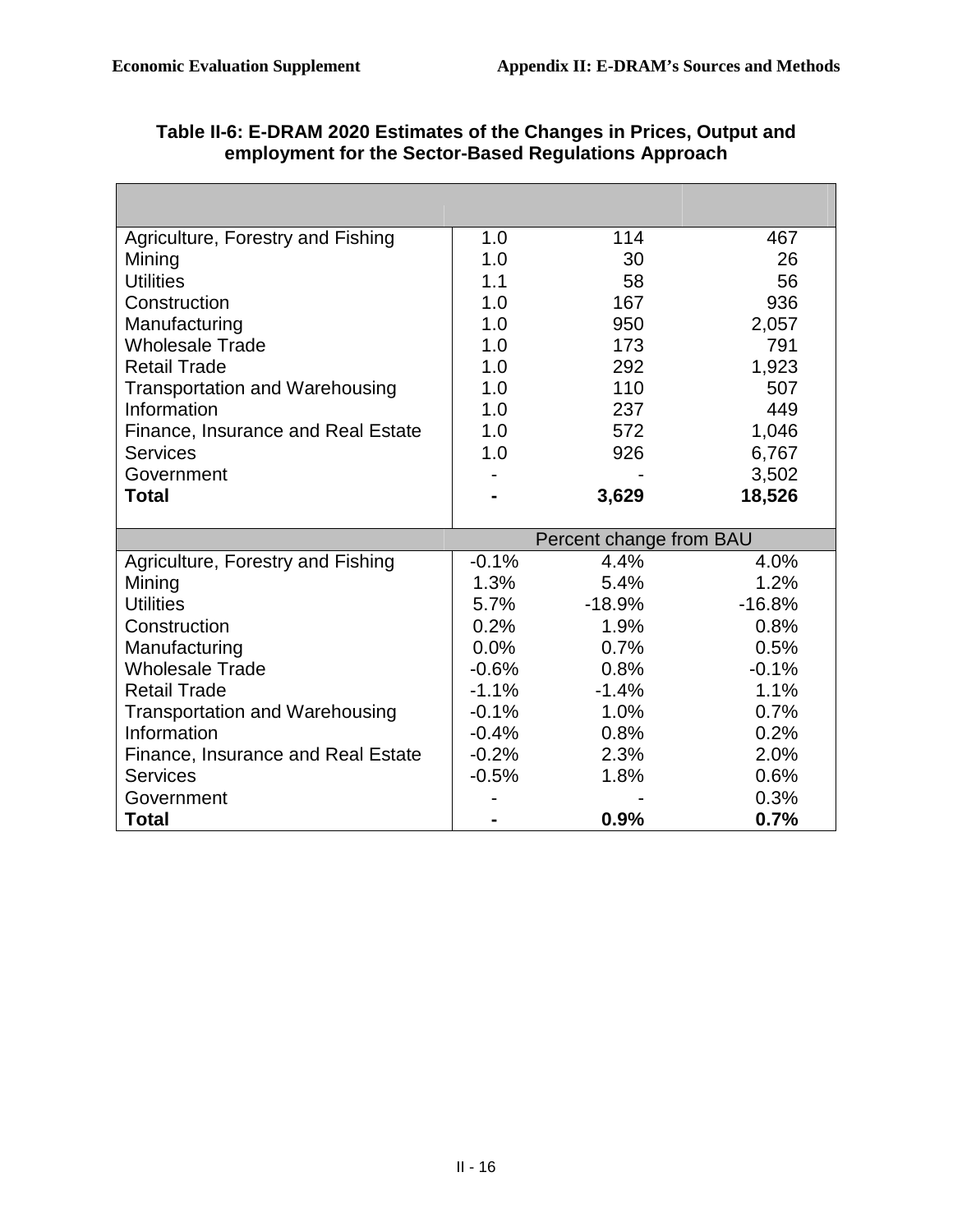### **2.4.3 CARBON FEE SCENARIO**

 As part of our effort to identify the carbon fee level needed to hit the 2020 target we also evaluated the effect of assessing a carbon fee at \$10 per ton of  $CO<sub>2</sub>e$ . From a modeling and economic perspective, a carbon fee is the exact equivalent of a cap-and- trade system that achieves the same level of emissions. Because the modeling of the Preliminary Recommendation resulted in a carbon price just under \$10 per ton, the results for this scenario are virtually identical to those for the Preliminary Recommendation. The results for this scenario are presented in Tables II-7 and II-8 below.

#### **Table II-7: E-DRAM Estimates of Economic Impacts for the Carbon Fee Scenario\***

| <b>BAU</b> | <b>Carbon Fee</b> |                                                                                           | Percent |
|------------|-------------------|-------------------------------------------------------------------------------------------|---------|
| Case       | Scenario          | Change                                                                                    | Change  |
| 3,597      | 3,612             | 32                                                                                        | 0.8%    |
| 2,586      | 2,592             | $-0.6$                                                                                    | 0.2%    |
| 2,093      | 2,108             | 9                                                                                         | 0.7%    |
| 47.6       | 47.78             | 0.1                                                                                       | 0.3%    |
| 18.41      | 18.48             | 0.1                                                                                       | 0.6%    |
| 596        | 401               | 169                                                                                       | $-28%$  |
|            |                   | The carbon fee scenario was modeled with a fee of $$10/MMTC$ E which is equivalent from a |         |

modeling perspective to a cap-and-trade program that results in a \$10/MMTCO<sub>2</sub>E carbon price. The carbon fee scenario was modeled with a fee of  $$10/MMTCO<sub>2</sub>E$ , which is equivalent from a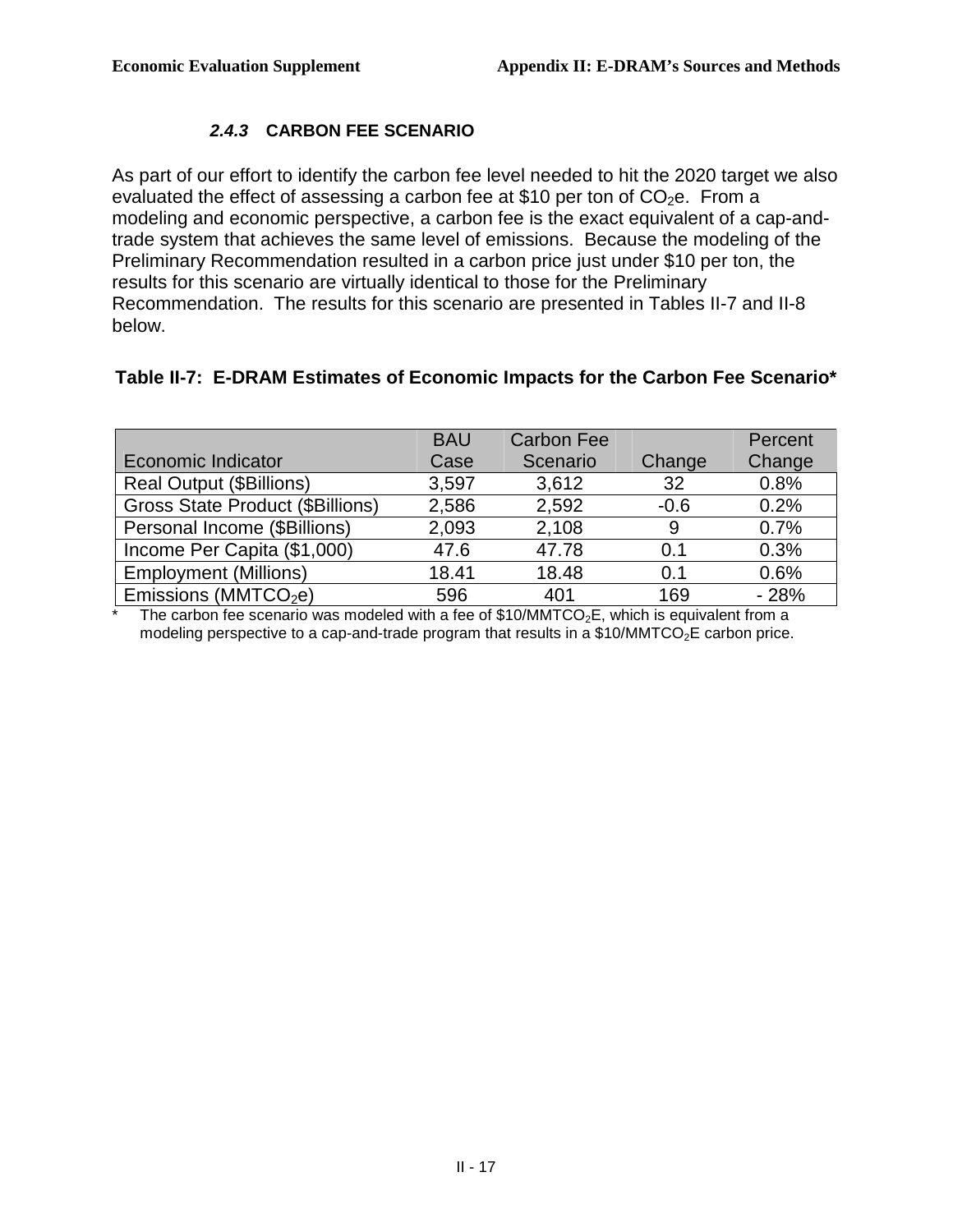| Agriculture, Forestry and Fishing         | 1.0     | 113                     | 464          |
|-------------------------------------------|---------|-------------------------|--------------|
| Mining                                    | 1.0     | 30                      | 26           |
| <b>Utilities</b>                          | 1.1     | 61                      | 58           |
| Construction                              | 1.0     | 166                     | 933          |
| Manufacturing                             | 1.0     | 947                     | 2,055        |
| <b>Wholesale Trade</b>                    | 1.0     | 173                     | 792          |
| <b>Retail Trade</b>                       | 1.0     | 291                     | 1,915        |
| <b>Transportation and Warehousing</b>     | 1.0     | 110                     | 506          |
| Information                               | 1.0     | 238                     | 450          |
| Finance, Insurance and Real Estate        | 1.0     | 571                     | 1,044        |
| <b>Services</b>                           | 1.0     | 925                     | 6,769        |
| Government                                |         |                         | 3,502        |
| <b>Total</b>                              |         | 3,612                   | 18,514       |
|                                           |         |                         |              |
|                                           |         |                         |              |
|                                           |         | Percent change from BAU |              |
| Agriculture, Forestry and Fishing         | 0.0%    | 3.7%                    | 3.4%         |
| Mining                                    | 0.8%    | 4.5%                    | 0.4%         |
| <b>Utilities</b>                          | 8.6%    | $-15.8%$                | $-13.8%$     |
| Construction                              | 0.1%    | 1.5%                    | 0.5%         |
| Manufacturing                             | 0.2%    | 0.4%                    | 0.4%         |
| <b>Wholesale Trade</b>                    | $-0.5%$ | 0.8%                    | 0.0%         |
| <b>Retail Trade</b>                       | $-0.4%$ | $-1.5%$                 | 0.7%         |
| <b>Transportation and Warehousing</b>     | 0.1%    | 1.0%                    | 0.5%         |
| Information                               | $-0.3%$ | 1.0%                    | 0.4%         |
| <b>Finance, Insurance and Real Estate</b> | $-0.2%$ | 2.1%                    | 1.8%         |
| <b>Services</b>                           | $-0.4%$ | 1.7%                    | 0.6%         |
| Government<br><b>Total</b>                |         | 0.8%                    | 0.3%<br>0.6% |

### **Table II-8 E-DRAM 2020 Estimates of the Changes in Prices, Output and employment for the Carbon Fee Scenario\***

 modeling perspective to a cap-and-trade program that results in a \$10/MMTCO2E carbon price. The carbon fee scenario was modeled with a fee of \$10/MMTCO2E, which is equivalent from a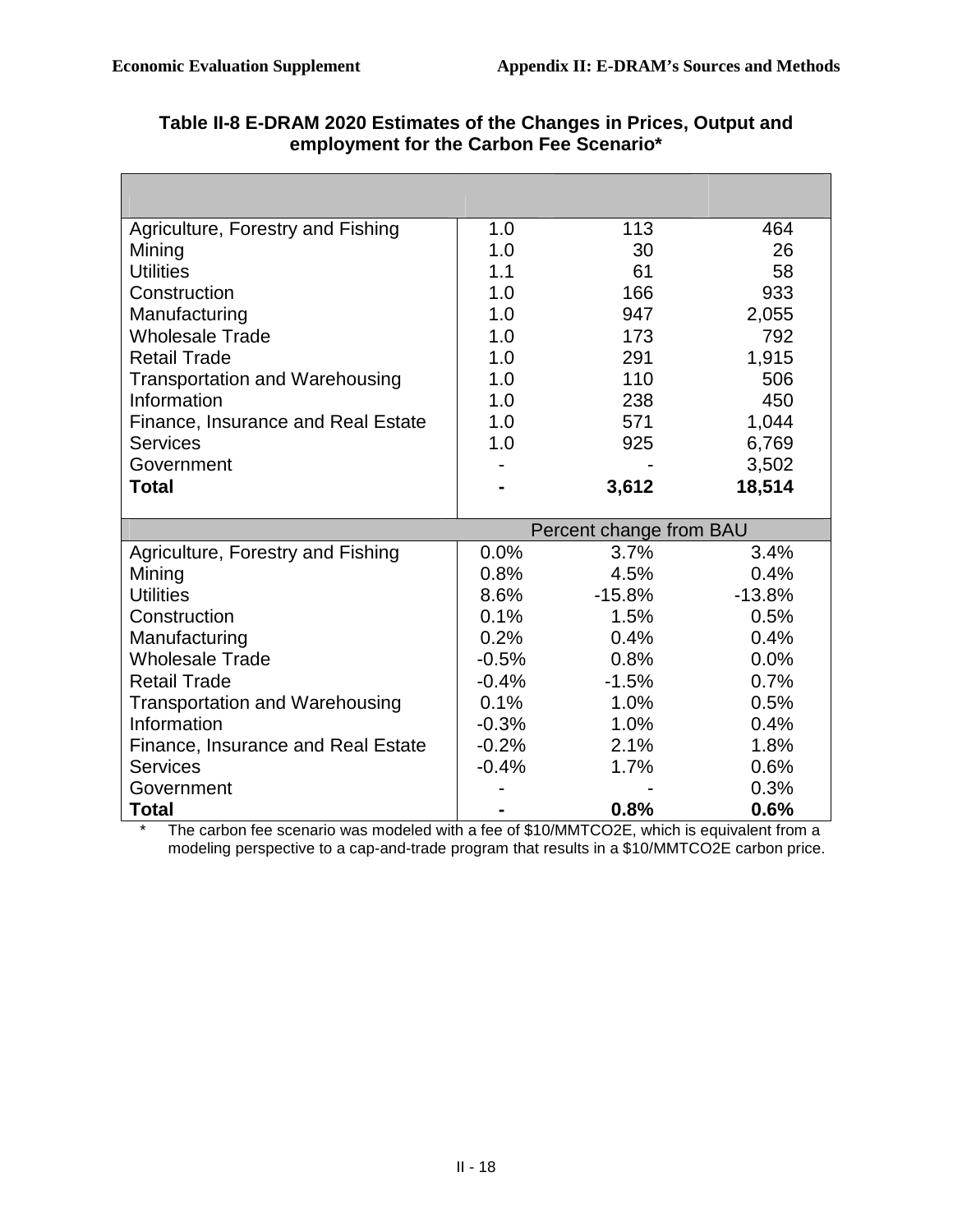#### **3 OVERVIEW OF THE ANALYSIS MODEL ENVIRONMENTAL-DYNAMIC REVENUE**

 Computable General Equilibrium (CGE) 3 models represent explicitly the utility and profit maximizing behavior of households and firms and estimate how policy impacts affect agents both directly and indirectly. The models are "computable" because numeric solutions are found using computers rather than solved for algebraically. They are "general" in the sense that all markets and all income flows in the economy are accounted for. They reflect "equilibrium" insofar as prices adjust to equilibrate the demand for and supply of goods, services, and factors of production (labor and capital) of the model.

 The specific model described here is a modified version of the Environmental-Dynamic Revenue Analysis Model (E-DRAM). The E-DRAM was built for the California Air Resources Board (ARB) by researchers at the University of California at Berkeley. The E-DRAM evolved from the Dynamic Revenue Analysis Model (DRAM), which was developed jointly by the California Department of Finance (DOF) and Berkeley researchers to perform dynamic revenue analyses of proposed legislation as mandated by Senate Bill 1837 in 1994. Much of the description of E-DRAM is closely adapted from Berck, Golan, and Smith (1996), which, henceforth, will be referred to as the DRAM Report.4 The model has been updated to a 2003 base year.

The remainder of this Appendix is a non-technical description of E-DRAM.

## **3.1 DESCRIPTION OF E-DRAM**

1

 The E-DRAM describes the relationship among California producers, California households, California governments, and the rest of the world. Rather than tracking each individual producer, household, or government agency in the economy, however, E-DRAM combines similar agents into single sectors. Constructing a sectoring scheme, the first step of model construction, is discussed immediately below; this discussion is followed by a description of the key agents in the economy—producers and consumers.

## **3.1.1 AGGREGATION AND DATA SOURCES**

 The E-DRAM, like all other empirical economic models, treats aggregates rather than individual agents. Aggregation is done both to provide focus for the analysis and constrain the number of variables in the model. Constructing an aggregation (or sectoring) scheme is critical in the development of a CGE model because it determines the flows that the model will be able to trace explicitly. For the E-DRAM model, the

 $3$  For E-DRAM's sources and methods discussed in this Appendix, an unpublished paper by Professor Peter Berck is liberally quoted.

Peter Berck is liberally quoted.<br><sup>4</sup>The DRAM Report is available at <u>[www.dof.ca.gov/HTML/FS\\_DATA/dyna-rev/dynrev.htm](www.dof.ca.gov/HTML/FS_DATA/dyna-rev/dynrev.htm)</u>.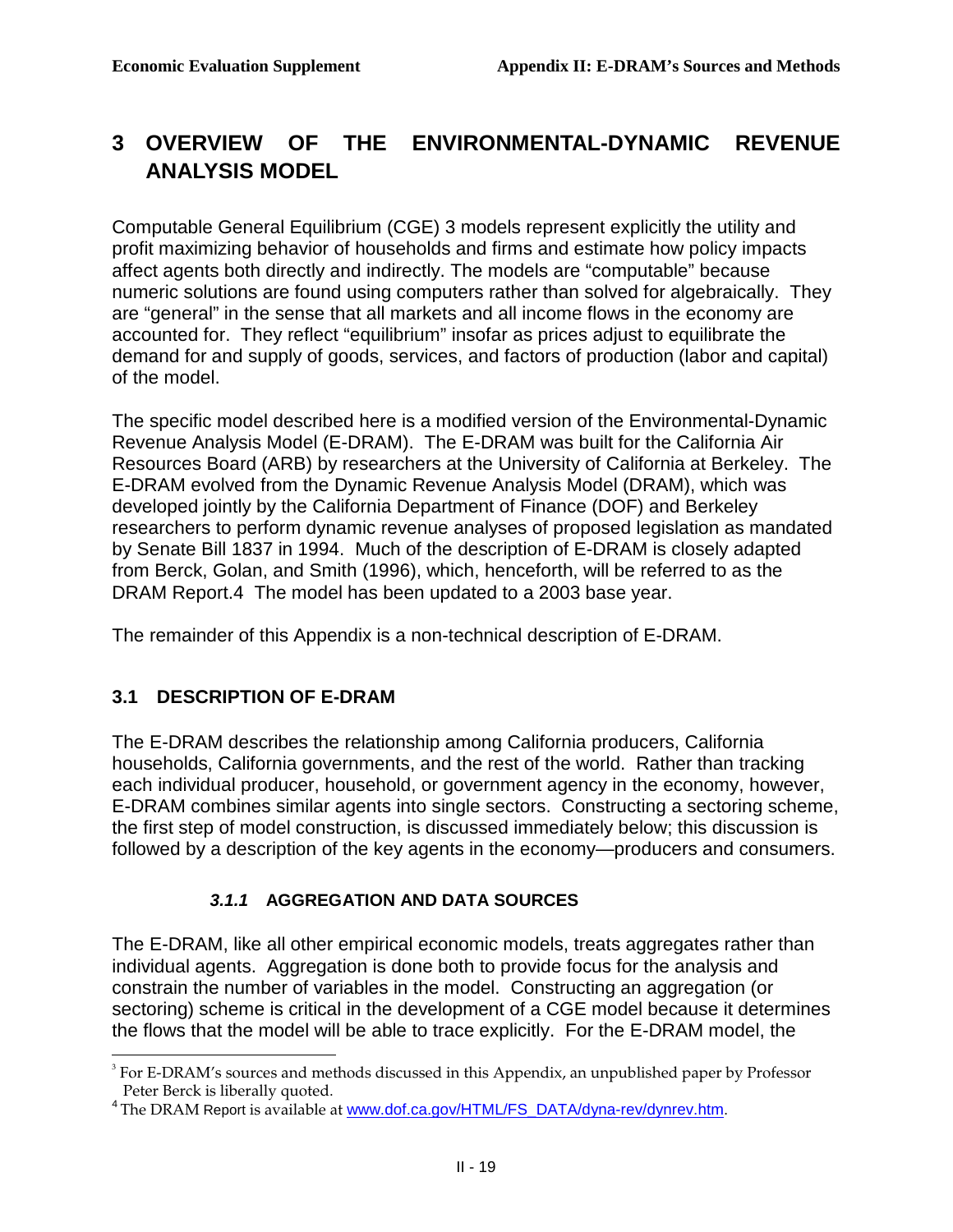<u>.</u>

 California economy has been divided into 186 distinct sectors: 120 industrial sectors, 2 factor sectors (labor and capital), 9 consumer good sectors, 8 household sectors, 1 investment sector, 45 government sectors, and 1 sector representing the rest of the world. The complete details of the sectoring are given in Chapter II of the DRAM Report.

 For industrial sectoring purposes, all California firms making similar products are aggregated together. The agriculture sector, for example, contains all California firms producing agricultural products. The output value of that sector is the value of all output produced by California agricultural producers. A sector's labor demand is the sum of labor used by all firms in the sector. Along with agriculture, there are 119 other producer aggregates in the model. These aggregates generally represent the major industrial and commercial sectors of the California economy, though a few are tailored to capture sectors of particular regulatory interest. For instance, production of internal- combustion engines and consumer chemicals are each delineated as distinct sectors, as requested by ARB.5

 Data for the industrial sectors originate from the U.S. Department of Commerce's Bureau of Economic Analysis and are based on the Census of Business—a detailed survey of U.S. companies conducted every five years. The survey contains information about intermediate purchases, factor (labor, capital, land, and entrepreneurship) payments, and taxes. Although quite extensive, the survey only allows inference about groups of firms at the national level. The disaggregation of national data to a California level is accomplished using a combination of state-level employment data and estimates from California Department of Finance.

 Like firms, households are also aggregated. California households are divided into categories based upon their income. The model includes eight such categories, each one corresponding to a California Personal-income Tax marginal tax rate (0, 1, 2, 4, 6, 8, 9.3, and a high-income 9.3 percent). Thus, the income from all households in the 1 percent bracket is added together and becomes the income for the "1 percent" household sector. Similarly, all expenditure on agricultural goods by the 1 percent households is added and becomes the expenditure of the 1 percent household sector on agricultural goods. Total household expenditure on agricultural goods is the sum of expenditures by all eight household sectors. Household income data come from the California Franchise Tax Board Personal-income Tax "sanitized" sample. Data on consumption by income class are derived from national survey data.

 The government sectors in E-DRAM are organized so that both government revenue flows and expenditure flows are traced explicitly. The E-DRAM includes 45 government sectors: 7 federal, 27 state, and 11 local. Government sector data are culled from published federal, state, and local government reports.

 5 The alcohol, tobacco, and horse-racing sector, distinct in DRAM, has been folded into the foods sector in the latest version of E-DRAM.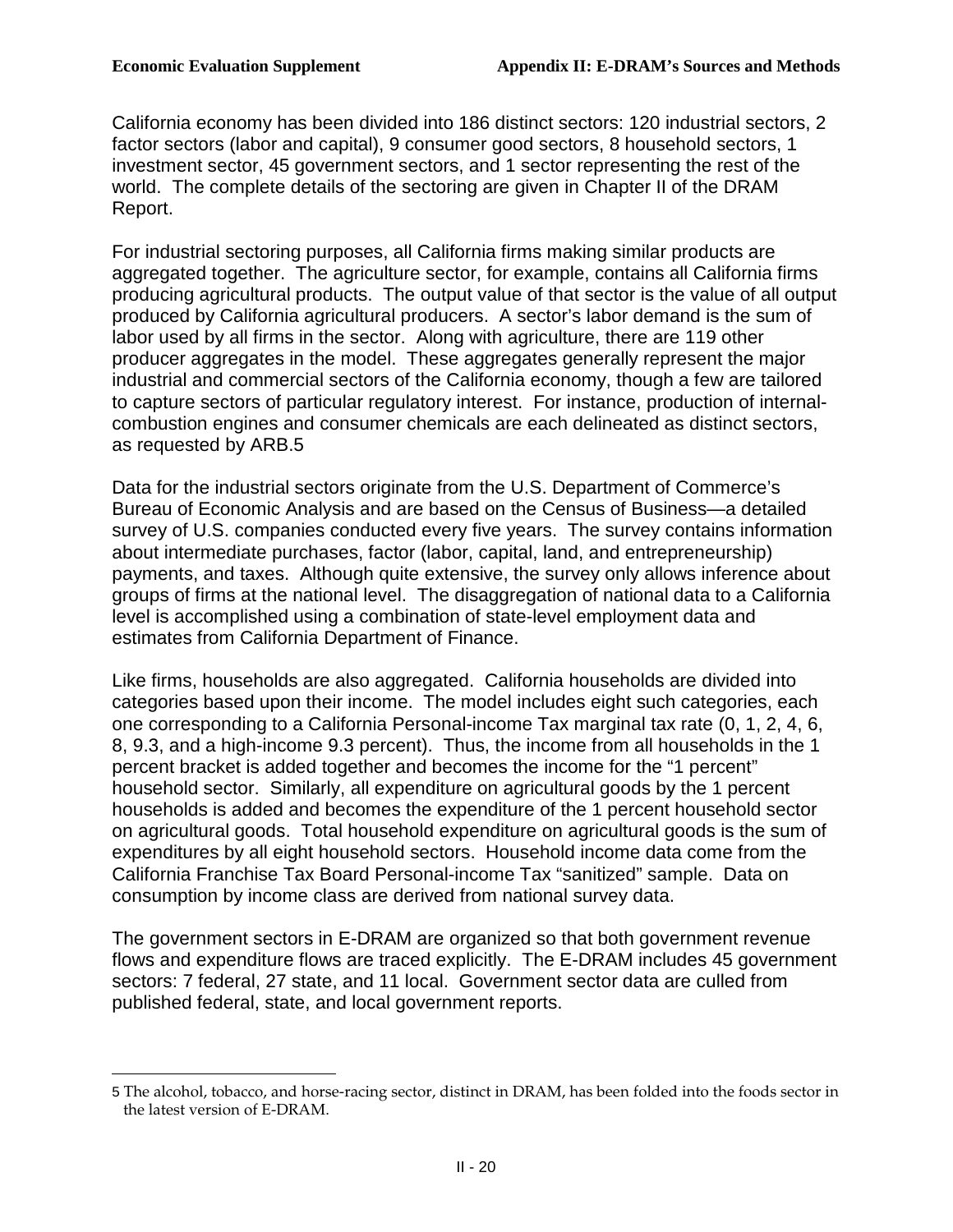### **3.1.2 PRODUCERS AND HOUSEHOLDS**

 Fundamental to the California economy and, hence, E-DRAM, are the relationships between the two principal types of economic agents—producers and households.

 Producers are aggregated into industrial sectors,. For example, the output of all of California's agricultural firms is modeled as coming from a single entity—the agriculture sector. Each sector takes the price that it receives for its output and the prices that it pays for its inputs (capital and labor, called "factors of production," and other inputs, called "intermediate goods") as given. The model assumes perfect competition which means that producer purchase decisions have no effect on input prices . Each producer is assumed to choose inputs and output to maximize profits. Inputs are labor, capital, and intermediate goods (outputs of other firms). Thus, the producer's supply of output is a function of its product price and the prices of inputs. More information on producers is provided in Chapter IV of the DRAM Report.

 Households make two types of decisions: they buy goods and services and they sell labor and capital. Households are assumed to make these decisions in the way that maximizes their well-being (called "utility" in the economics literature). Like firms, consumer purchases have no effect on product prices. In addition to their labor income, households receive dividends and interest from their stocks and bonds and other ownership interests in capital.

 Households' supply of labor, as a function of the wage rate, is called the "labor-supply function." A more detailed description of the supply of labor is given in Chapter VII of the DRAM Report.

 Households' demand for goods or services, as a function of prices, is simply called the "demand function." A more detailed description of the demand for goods and services is given in Chapter III of the DRAM Report as well as in Berck, Hess, and Smith, 1997. The latter (demand function?) explains how the distribution of household spending across the 120 industrial sectors via the nine consumer goods sectors is based on analysis of U.S. Bureau of Labor Statistics' Consumer Expenditure Survey data. {This sentence is unclear-needs revision but I can't tell what it is trying to say}

## **3.1.3 EQUILIBRIUM**

 So far, two types of agents have been described: firms and households. It remains to be explained how these agents relate. Agents relate through two types of markets: factor markets and goods-and-services markets. Firms sell goods and services to households in the goods-and-services markets. Households sell labor and capital services to firms in the factor markets. There is a price in each of these markets. There is a price for the output of each of the 120 industrial sectors. There is a price for labor, called the "wage," and a price for capital, called the "rental rate." Equilibrium in the market means that the quantity supplied is equal to the quantity demanded. Equilibrium in the factor markets for labor and capital and in the markets for goods and services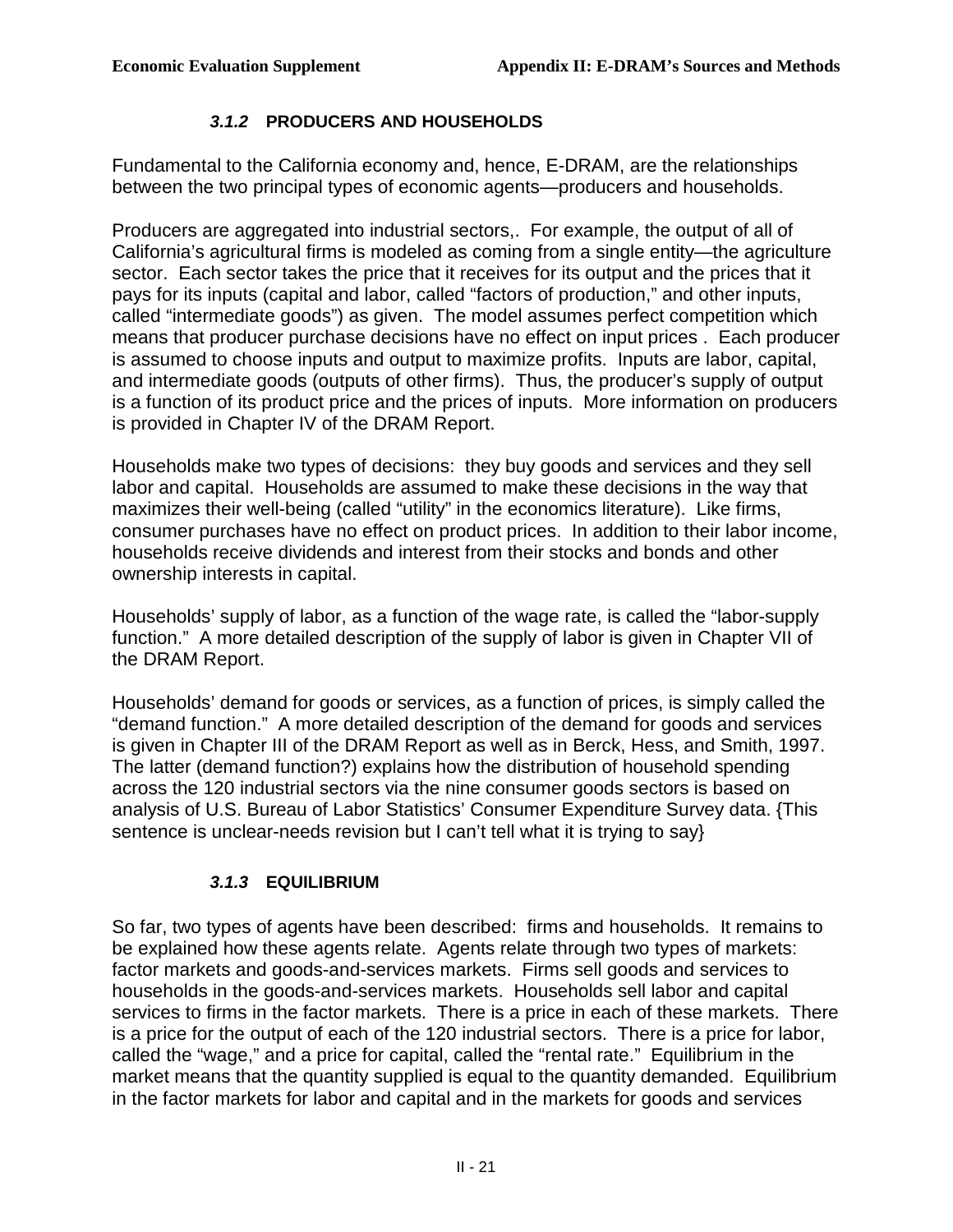defines a simple general equilibrium. That is, there are 122 prices (the wage, the rental rate, and one for each of the 120 goods made by the 120 sectors) and these 122 prices have the property that they equate quantities supplied and demanded in all 122 markets.

markets.<br>These relationships are shown in more detail in Figure II-1, called a "circular-flow diagram." The outer set of flows, shown as solid lines, are the flows of "real" items, goods, services, labor, and capital. The inner flows, shown as broken lines, are monetary flows. Thus, firms supply goods and services to the goods-and-services market in return for revenues that they receive from the goods-and-services markets. Firms demand capital and labor from the factor markets and in return pay wages and rents to the factor markets.

 Households, the other type of agent in a simple model, buy goods and services from the goods-and-services markets. Households sell capital and labor on the factor markets and receive income in exchange.



Figure II-1: The Basic Circular-Flow Diagram

Source: Berck, Golan, and Smith, 1996.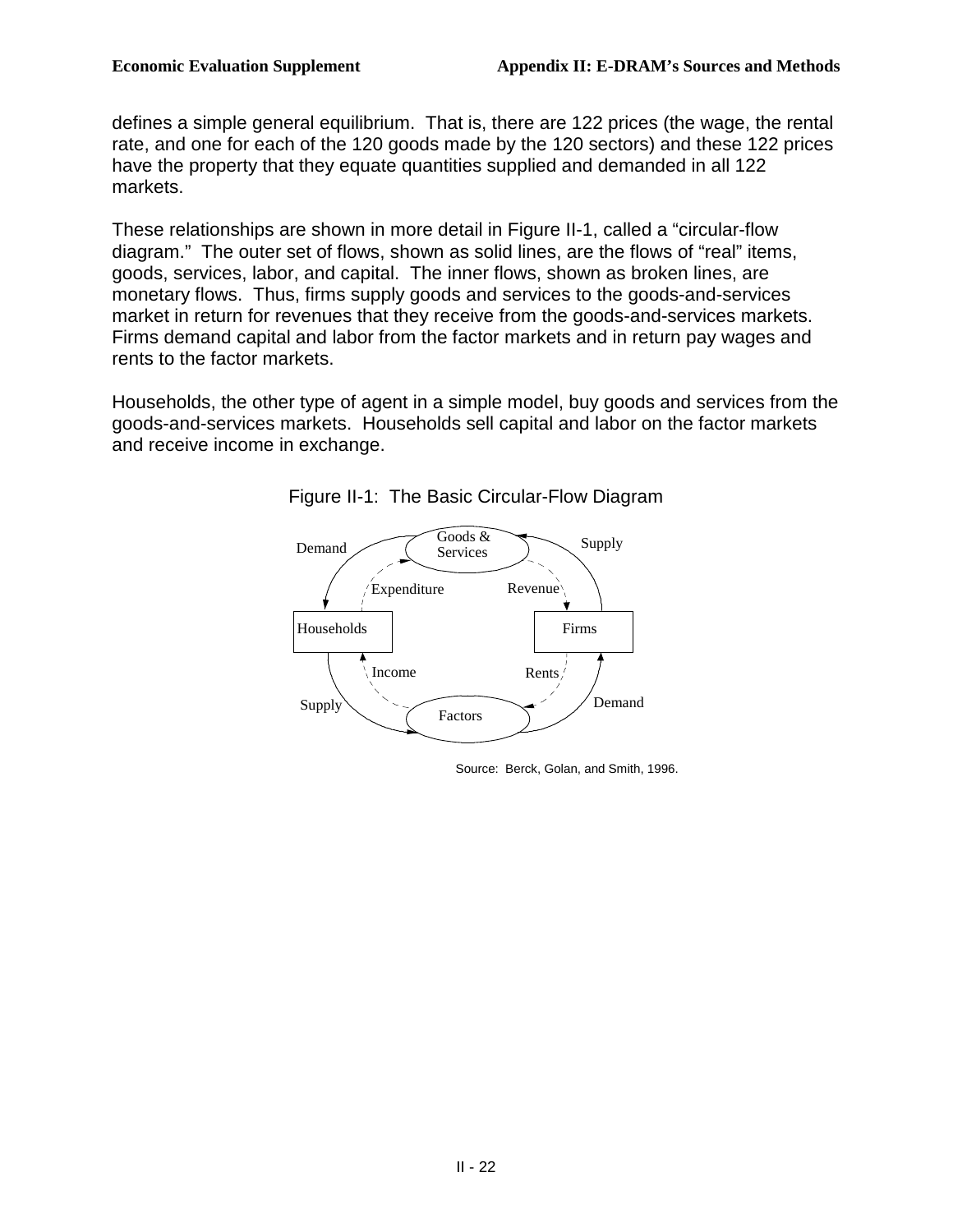### **3.1.4 INTERMEDIATE GOODS**

 The economy of California is far more complex than that shown in Figure II-1. There are not only final goods-and-services markets but also intermediate-goods markets in which firms sell to firms. A typical example of a market for intermediate goods would be fertilizer sold to agricultural firms. A final output of the chemical industry is fertilizer, which is an intermediate good in the agricultural industry. This type of market interaction is demonstrated in Figure II-2. Here, part of the output of a chemical firm (chemical industry in the example) is not sold to households but rather to another firm. The expense of buying the input is a cost of production. Chapter IV of the DRAM Report contains the model specification for these types of transactions, which are based upon a national input-output table.



Figure II-2: The Circular-Flow Diagram with Intermediate Goods

Source: Berck, Golan, and Smith, 1996.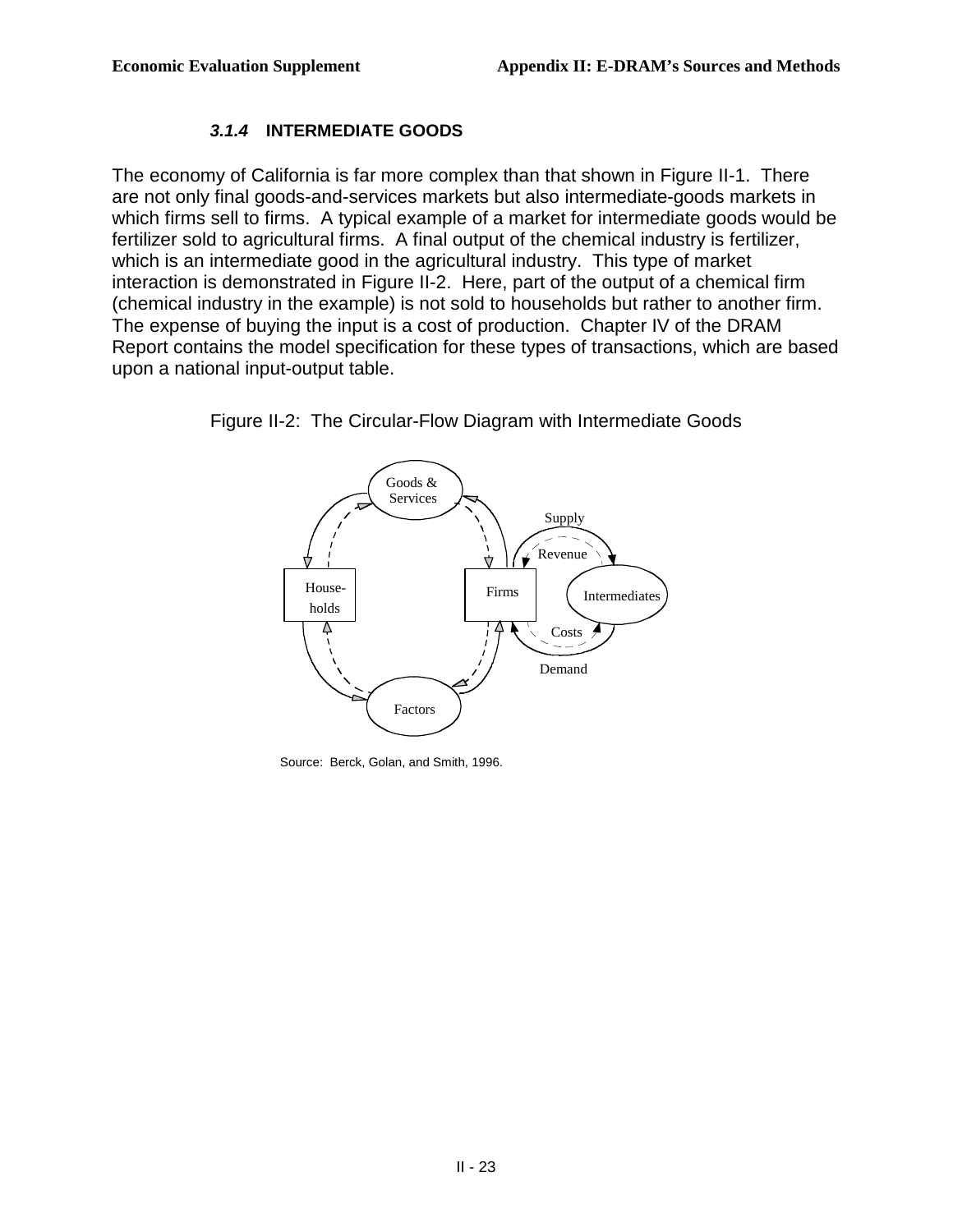#### **3.1.5 REST OF THE WORLD**

 California is an open economy, which means that it trades goods, services, labor, and capital with neighboring states and countries. In this model, all agents outside California are modeled in one group called "Rest of World." No distinction is made between the rest of the United States and foreign countries. California interacts with two types of agents: foreign consumers and foreign producers. Taking the producers first, Figure II-3 shows that the producers sell goods on the (final) goods-and-services markets and on the intermediate markets, i.e., they sell goods to both households and firms. The model takes these goods as being imperfect substitutes for the goods made in California. Agricultural products from outside of California (e.g., feed grains, bananas) are taken as being close to, but not identical to, California-grown products (e.g., avocados, fresh chicken). The degree to which foreign and domestic goods substitute for each other is very important, and the evidence is described in Chapter V of the DRAM Report. Foreign households buy California goods and services on the goods-and-services markets. They and foreign firms both can supply capital and labor to the California economy, and domestic migration patterns are described in Chapter VIII.



Figure II-3: The Circular-Flow Diagram with Intermediate Goods and Trade

Source: Berck, Golan, and Smith, 1996.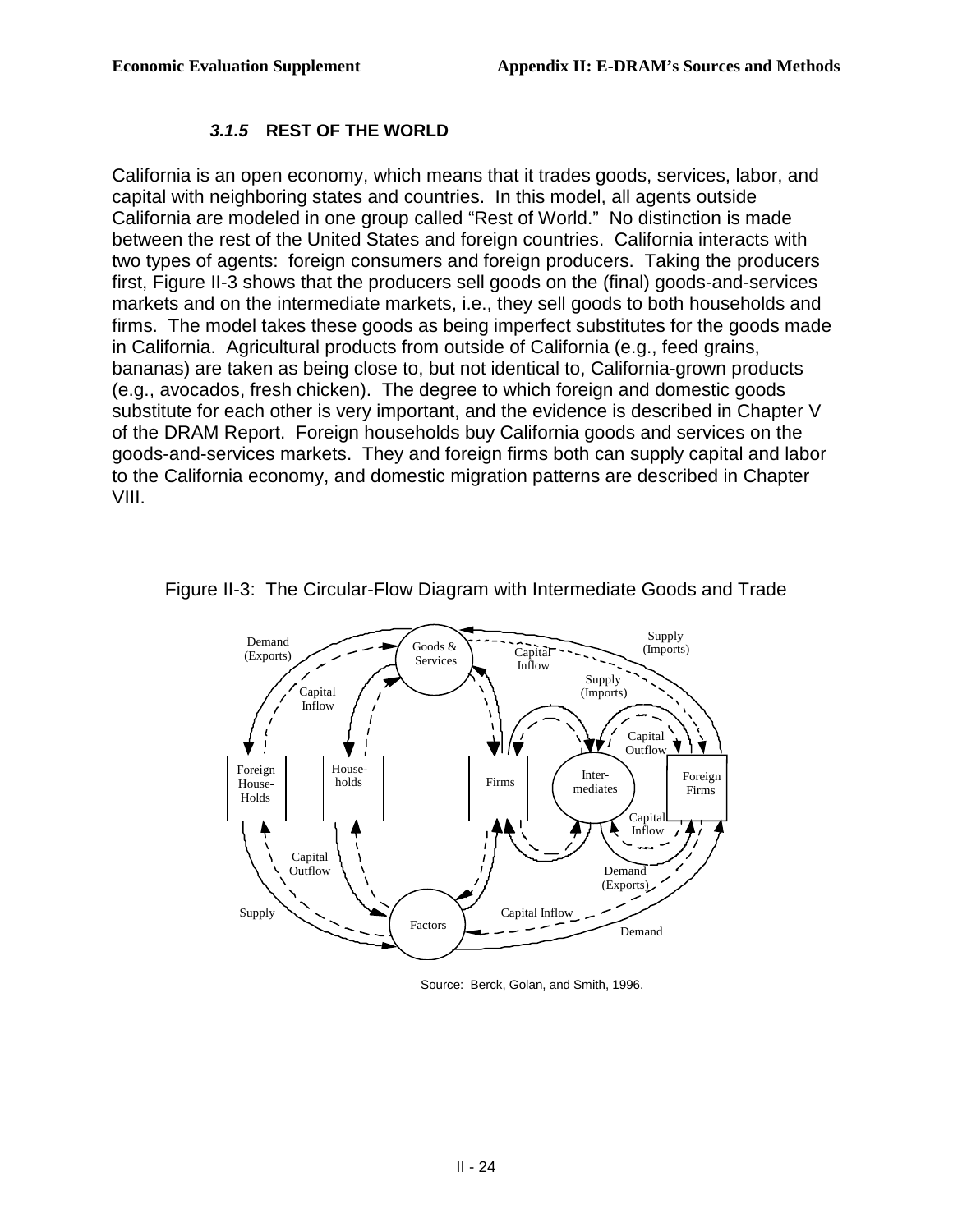#### **3.1.6 GOVERNMENT**

 Finally, government is considered. Combining the taxing and spending effects of the three levels of government (federal, state, and local) gives the additional flows in Figure II-4. Beginning at the top, the figure shows that government buys goods and services and gives up expenditure. It supplies goods and services for which it may or may not receive revenue. Government also supplies factors of production, such as roads and education. Government also makes transfers to households, which are not shown in the diagram. The middle section of the diagram shows the myriad of ways in which government raises revenue through taxation. Chapter II of the DRAM Report includes a detailed description of the government activities in the model.



Figure II-4: The Complete Circular-Flow Diagram

Source: Berck, Golan, and Smith, 1996.

#### **3.1.7 DATA ORGANIZATION: THE SOCIAL ACCOUNTING MATRIX**

 The first step in constructing a CGE model is to organize the data. The traditional approach to data organization for a CGE model is to construct a Social Accounting Matrix (SAM). A SAM is a square matrix consisting of a row and column for each sector of the economy. Each entry in the matrix identifies an exchange of goods and services purchased by one sector from another sector (or itself). The entries along a row in the SAM show each payment received by that particular row sector from each column sector. Summing across the row gives total payments made to that row sector by all column sectors. The entries down a column in the SAM show the expenditures made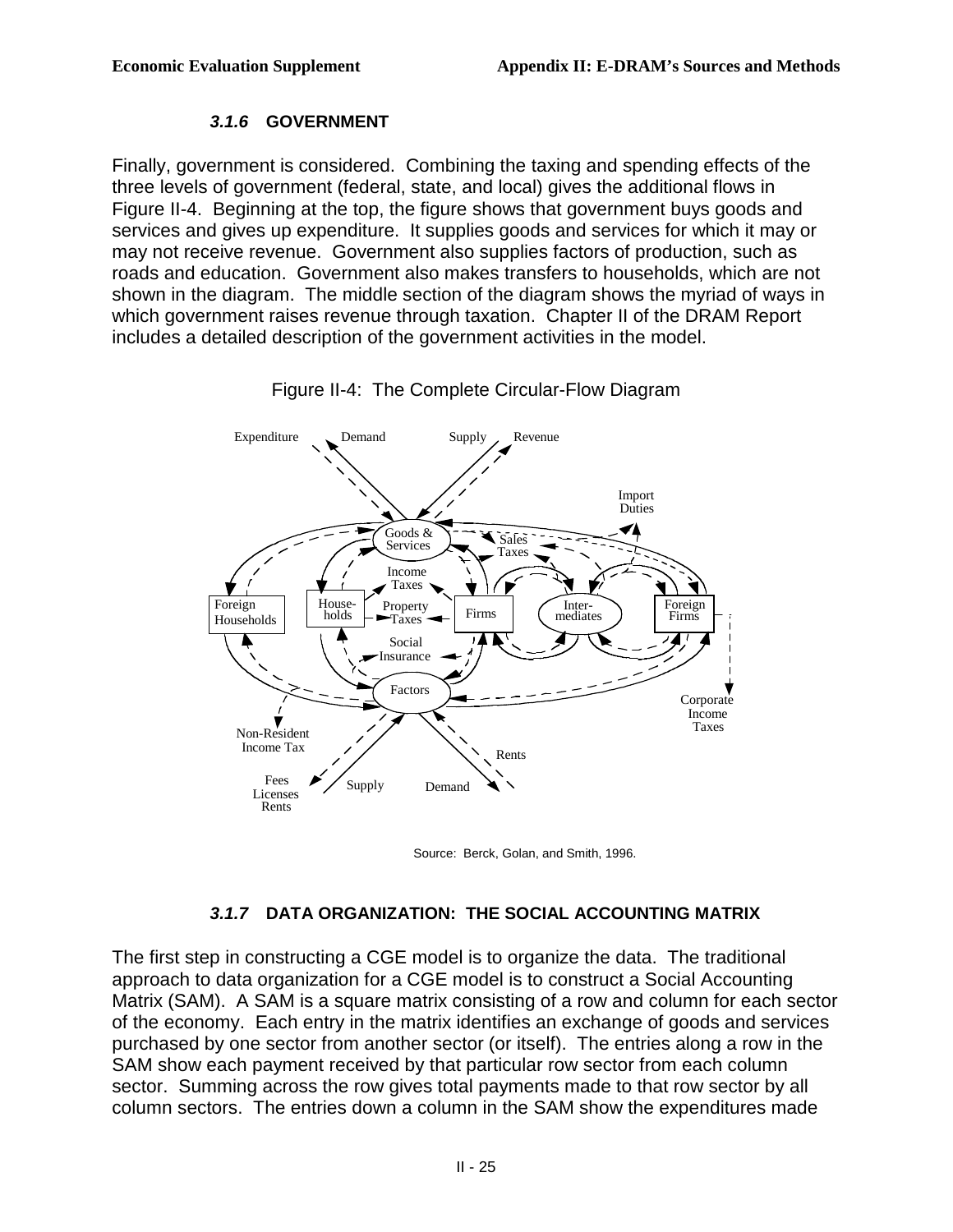by that particular column sector to all row sectors. Summing down a column gives total expenditures by that column sector to all row sectors. For accounting purposes, a SAM must "balance," i.e., each row sum and corresponding column sum must be equal. This balancing ensures that no money "leaks" out of the economy, i.e., that all money received by firms (row sum) is spent by them (column sum).

### **3.1.8 OTHER CONSIDERATIONS AND MODEL BUILDING**

 Computable General Equilibrium models are not forecasting models; they are calibrated to reproduce a base year. In the case of E-DRAM, the model is constructed to exactly reproduce the economic conditions of calendar year 2003. Of course, there are forecasting models. However, such models typically do not have the level of detail needed to examine dynamic policy effects. Given the paucity of California-specific data, it seems a better compromise to use a forecasting model, such as the one maintained by DOF, to set a base case and then use a policy model, such as DRAM, to analyze deviations from that case.

 The E-DRAM model incorporates two assumptions that require some comment. It assumes competitive behavior in all private sectors. This is a good first approximation, particularly at the level of a sector. The alternative, market power, may well be present, but the degree of non-competitive pricing is not likely to be significant in aggregated sectors. The second assumption is that involuntary unemployment is constant. This assumption is unlikely to be strictly true. The model has voluntary unemployment, which are agents deciding to work less when the wage is lower. This assumption is common to all equilibrium models. Technical issues of model closure are described in Chapter IX of the DRAM Report.

 Once the major agents in the economy have been identified and the relationship between these agents has been specified, the model can be built. In E-DRAM, the algebraic representation of the relationships between the agents in the California economy is achieved with the General Algebraic Modeling System (GAMS). The model currently has 1,100+ equations, exclusive of definitions and of the code to read in and Chapter X of the DRAM Report. organize the data. All of the model's equations and GAMS code are detailed in

## **3.1.9 FURTHER DOCUMENTATION**

 Fuller description of common features shared by E-DRAM and DRAM is available in the report cited above. The primary contents of that report, the presentation of which mirrors the sequence of tasks involved in building DRAM, are as follows. In Chapter II of the DRAM Report, the major agents in the economy are identified and aggregated into sectors. These aggregates are constructed to focus the model on the major industries, taxpayers, and government agencies in the California economy. Data sources are also identified.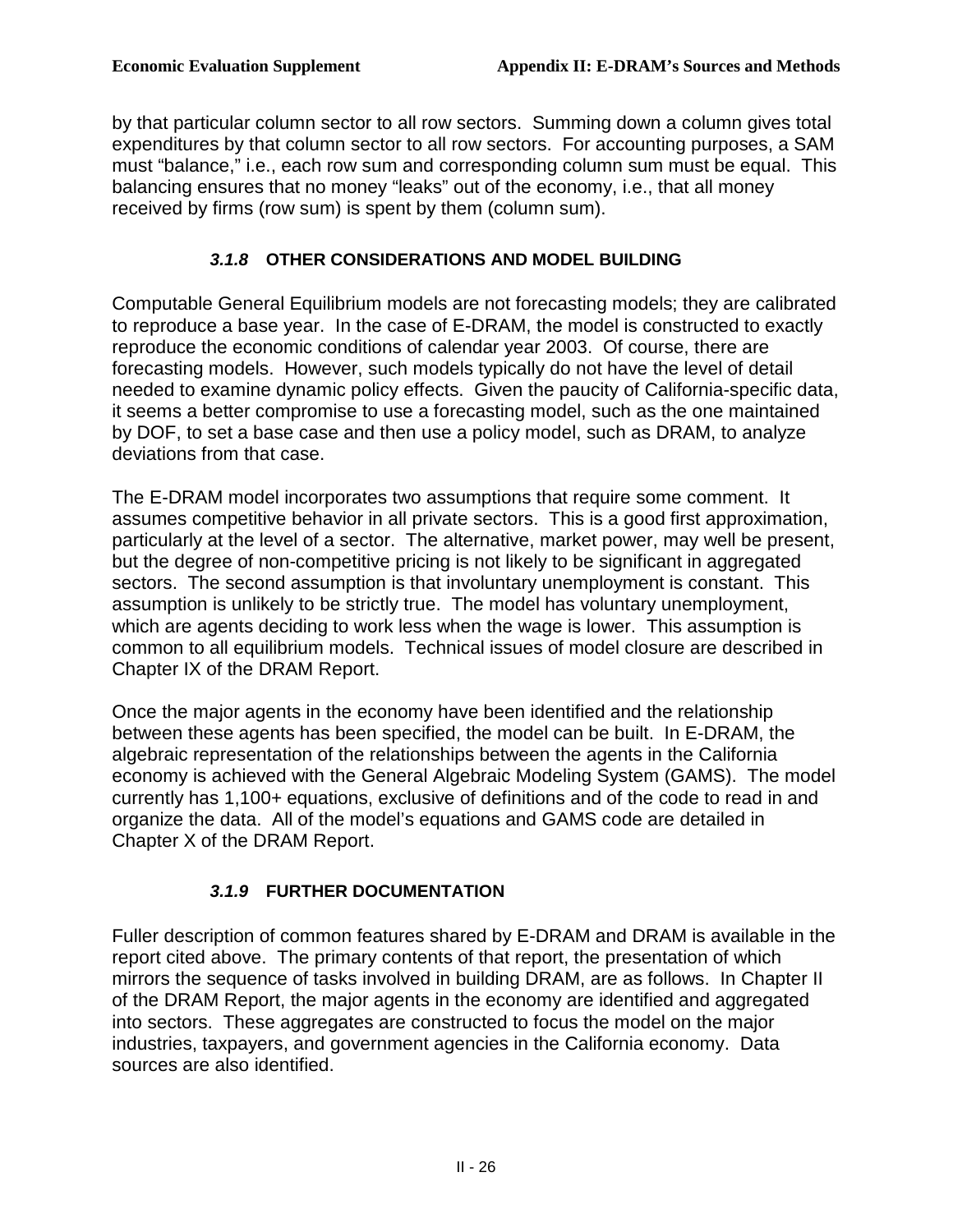Chapters III through VIII of the DRAM Report review the literatures, functional forms, and elasticities relevant to the six primary behavioral equations that link all the various sectors of the model and drive its results. Chapter III of the DRAM Report reviews the literature on the economic behavior of households with respect to consumption and savings decisions. The literature on the production decisions of firms is examined in Chapter IV of the DRAM Report. Chapter V of the DRAM Report summarizes the literature on international and interregional trade. Investment theory is discussed in Chapter VI of the DRAM Report. Chapter VII of the DRAM Report covers the literature on regional labor-supply response to taxation and economic growth, while the literature on migration and economic growth is examined in Chapter VIII of the DRAM Report.

 After establishing the sectoring scheme, data sources, and behavioral equations for the model, all that remains before the actual model can be built is a description of the model-closure rules. Closure rules concern the mathematics of insuring that a solution exists to the 1,100+ equations of the model. Model closure is developed in Chapter IX of the DRAM Report.

 Chapter X of the DRAM Report describes the mathematical and corresponding GAMS notation for each equation in DRAM. It is a technical description of the complete California DRAM.6 Chapter XI of the DRAM Report presents some preliminary sensitivity analyses.

 Appendices follow Chapter XI of the DRAM Report. They include the original literature search by Dr. Berck and Mr. Dabalen in the Summer of 1995, explanations of notational methods used, lists of parameter and variable names used in the mathematical and software input files, and printed copies of the input files themselves.

The updating to the 2003 base year is documented at

<u>[http://are.berkeley.edu/~peter/Research/DRAM03B/OverviewIII\\_1018.doc](http://are.berkeley.edu/~peter/Research/DRAM03B/OverviewIII_1018.doc)</u>.<br>The most recent updating is documented at The most recent updating is documented at [http://are.berkeley.edu/~peter/Research/2003\\_sam\\_and\\_edram.htm.](http://are.berkeley.edu/~peter/Research/2003_sam_and_edram.htm)

 Particularly, see "Construction of SAM" for technical details and spread sheet models. See SAM120 for the basic models. See "Predicting Future Years" for an explanation of how the future SAMs were calibrated to data on employment, income, and the like.

## **3.2 SECTOR BASE DATA MODIFICATION**

 E-DRAM's original industrial accounts are national accounts scaled to the state level using California employment data. These accounts do not give the same values as the

<sup>1</sup>  $6$  See Berck, Hess, and Smith (1997) for revisions to the consumer demand portion of the model. Modification of equations from DRAM to E-DRAM are discussed in Berck and Hess (2000). Changes introduce parameters that facilitate running policy scenarios as some combination of price, intermediate good, and/or investment changes.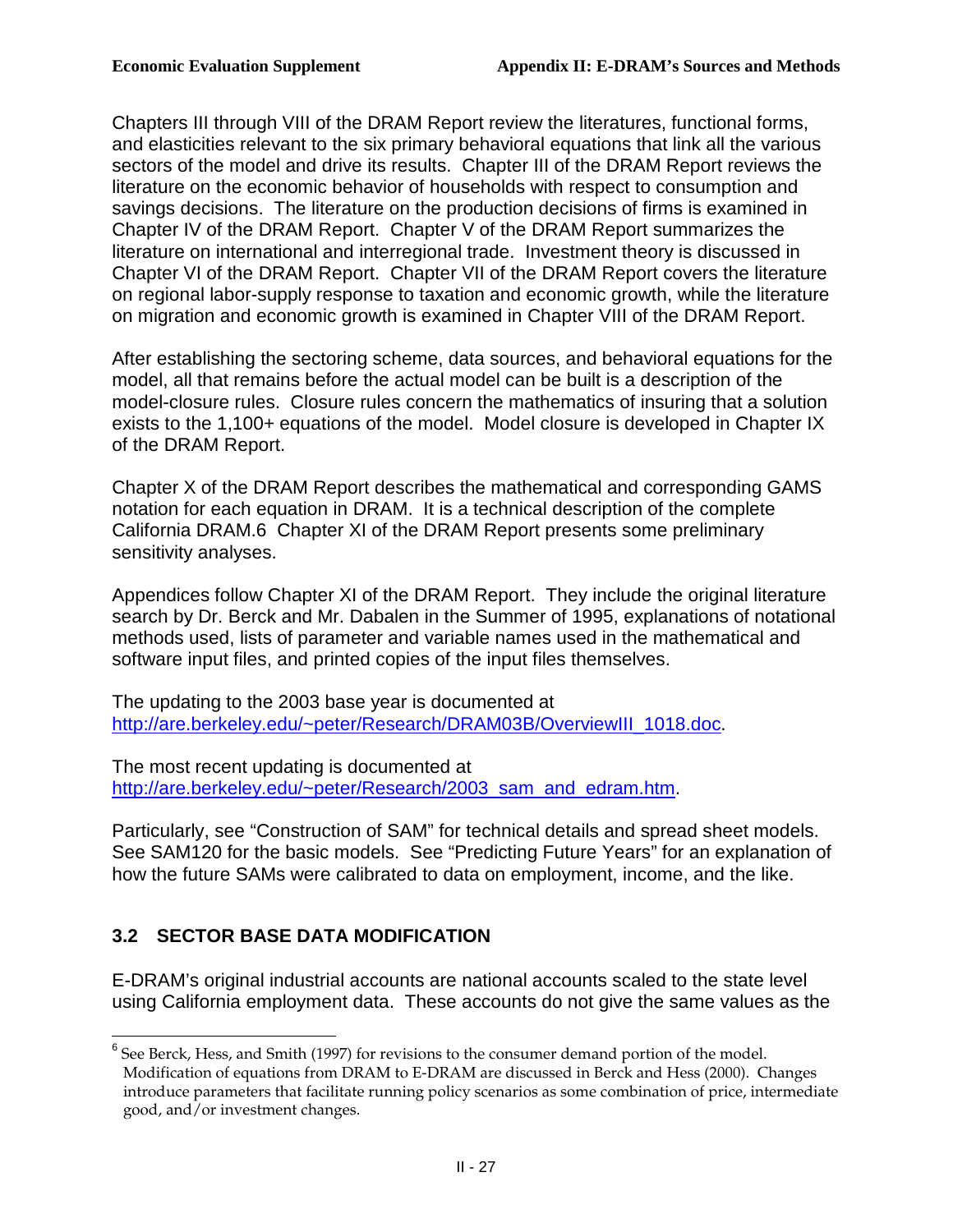Energy Information Administration does for California energy usage and production. We have used the Energy Information Administration data for these accounts in preference to the estimates derived from the industrial accounts.

#### **3.2.1 EXTRAPOLATION FROM 2003 TO 2020**

 The E-DRAM is not a forecasting model but, rather, a model constructed to exactly reproduce the economic conditions of calendar year 2003. To answer questions concerning the impacts of emission reduction strategies far into the future, E-DRAM must be augmented to reflect future conditions. To "rebase" E-DRAM, i.e., move from a model of the 2003 economy to model of the economy in 2020, E-DRAM's input data must be modified to reflect economic conditions in those "out years." The following process leaves the basic structure of economic relationships intact while scaling up 2003 monetary and employment data using state personal income (SPI), population, and industry-specific forecasts.

 The transformation of the 2003 SAM into the 2020 SAM was based on the projected changes to personal income, population, and energy. The sources for these projections were as follows:

#### Personal-income growth.

 The California Personal-income Growth data and California Consumer Price Index data are taken from the DOF. The annual percentage change of both is taken, and then the real growth percentage is determined by taking the differences of the percentage changes. This is done for years 2004-2020.

#### Working population growth (ages 18-64).

The California working population forecast through 2050 is from the DOF.

#### Refinery growth.

The factors assume a 0.5 percent growth rate in the refining and gas-producing sectors.

#### Oil and gas extraction growth.

 The growth rates are based on the assumption that the gas and oil extraction sector of California will halve its production by 2020 (starting 2003). This is equivalent to a 4 percent fall in output each year and continues after 2020 at the same rate.

#### Natural gas per dollar efficiency.

 The natural gas per unit of Gross State Product is calculated from the University of California, Davis, Advanced Energy Pathways baseline demand scenario reports.

#### Electricity per dollar efficiency.

 The electricity per unit of Gross State Product is calculated from the University of California, Davis, Advanced Energy Pathways baseline demand scenario reports.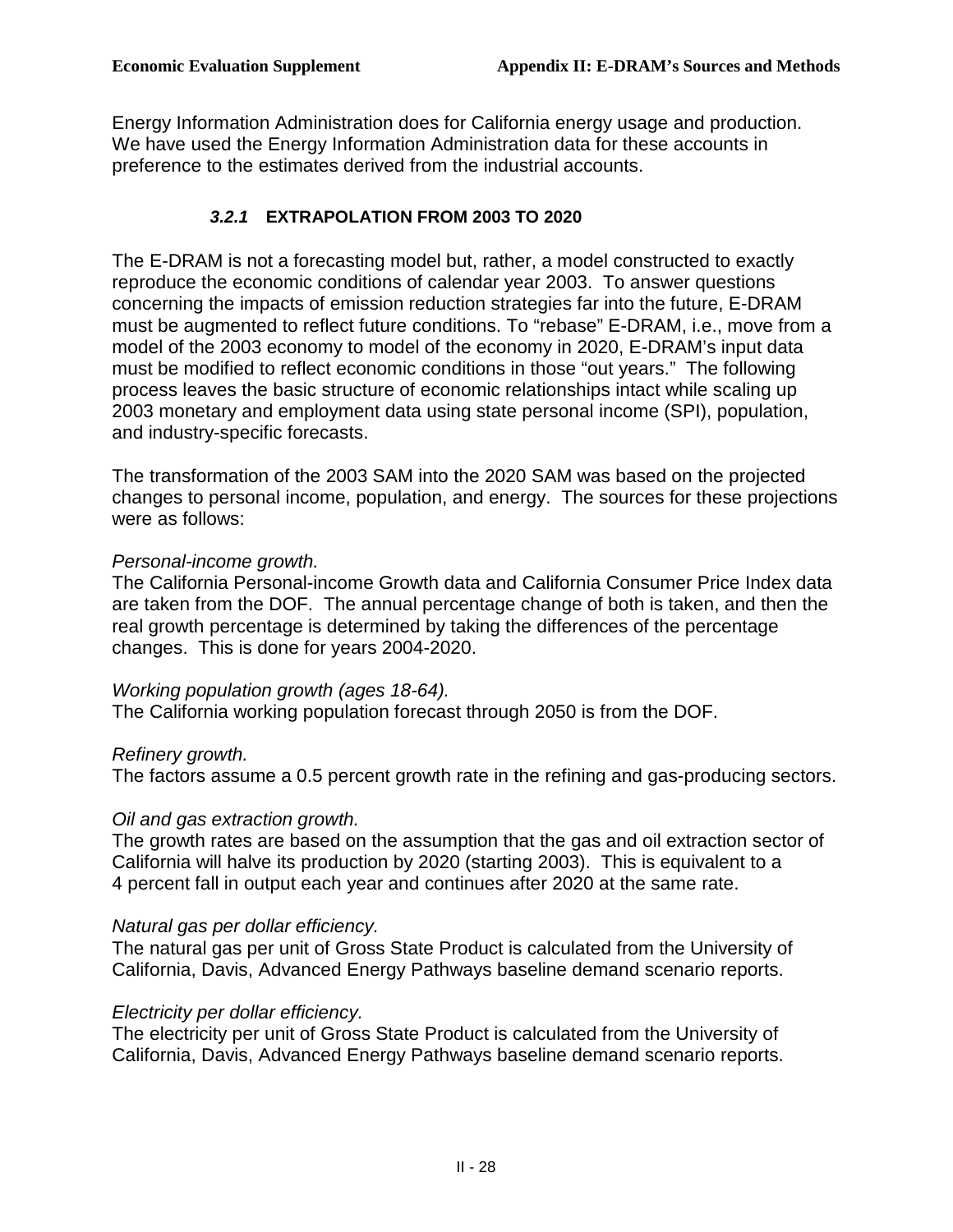#### Fuel per dollar efficiency.

 The California Energy Commission estimates of total fuel use (gas and diesel) for future years are used to calculate the per unit of Gross State Product usage of fuel.

 The basic method of projection is first to increase the size of all values in the SAM by the projected increase in personal income and then to increase or reduce the rows and columns pertaining to the specific energy sectors by their intensities. The result of this exercise is that California in the future is predicted to have the same basic industrial structure as it does today, except that the named sectors generally grow more slowly than the economy as a whole. As a result, California is predicted to be more energy efficient over time.

## **3.2.2 ADJUSTING FOR TECHNOLOGICAL CHANGE**

 As described in Berck and Hess (2000), the original E-DRAM allows for changes in production technology. Each industrial sector in E-DRAM is implicitly characterized by a production function that relates output to factor (capital and labor) and intermediate inputs. Technological change is modeled by altering the relationships of input mix per unit of output as follows. Industry J's demand for intermediates from industry I's per unit of output is governed by production parameters AD(I,J), which are input-output coefficients calculated from primary data contained in the SAM. These coefficients can be altered via technology multiplier parameters REG1(I,J). Changing REG1(I, industry J label) from its default setting of unity to 0.9, for example, simulates a technological change enabling one unit of industrial good J to be produced using only 90 percent of the intermediate inputs (from all 120 industries) previously required. Specifying AD(industry I label, industry J label) = 0.9, in contrast, simulates a technological change enabling one unit of good J to be produced using 90 percent of the intermediate inputs previously required from industry I (with inputs from the 119 other industries unchanged).

 Similarly, there are expenditure pattern multipliers for government spending. For state spending, REG18(I,G) increases the expenditure from government G to sector I while decreasing the expenditure to all other sectors so as to keep the total expenditure constant.

## **3.3 CONCLUSION**

 This model overview summarizes the essence of the E-DRAM for the California economy. As stated earlier, E-DRAM describes the relationship among California producers, California households, California governments, and the rest of the world. The E-DRAM, like all other empirical economic models, treats aggregates rather than individual agents. For this it combines similar agents into single sectors. In the E-DRAM model, the California economy has been divided into 186 distinct sectors.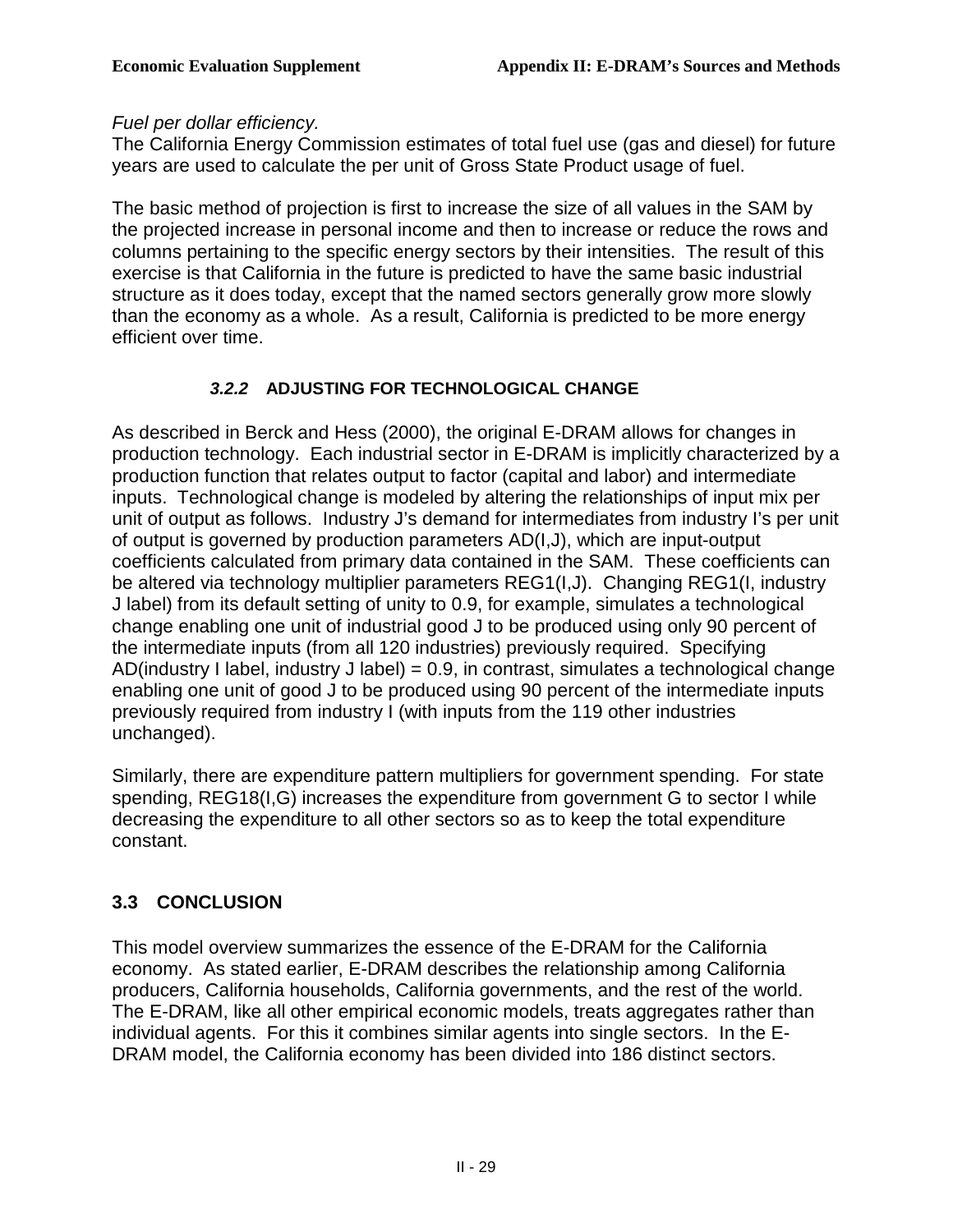To answer questions concerning the impacts of emission reduction strategies far into the future, the model uses specific growth factors to model future years. To "rebase" E- DRAM, i.e., move from a model of the 2003 economy to model of the economy in 2020, E-DRAM's input data must be modified to reflect economic conditions in those "out years." This process leaves the basic structure of economic relationships intact while scaling up. Overall, the measures and changes in expenditure patterns are captured in the E-DRAM model as changes in technology and changes in government and personal expenditure patterns.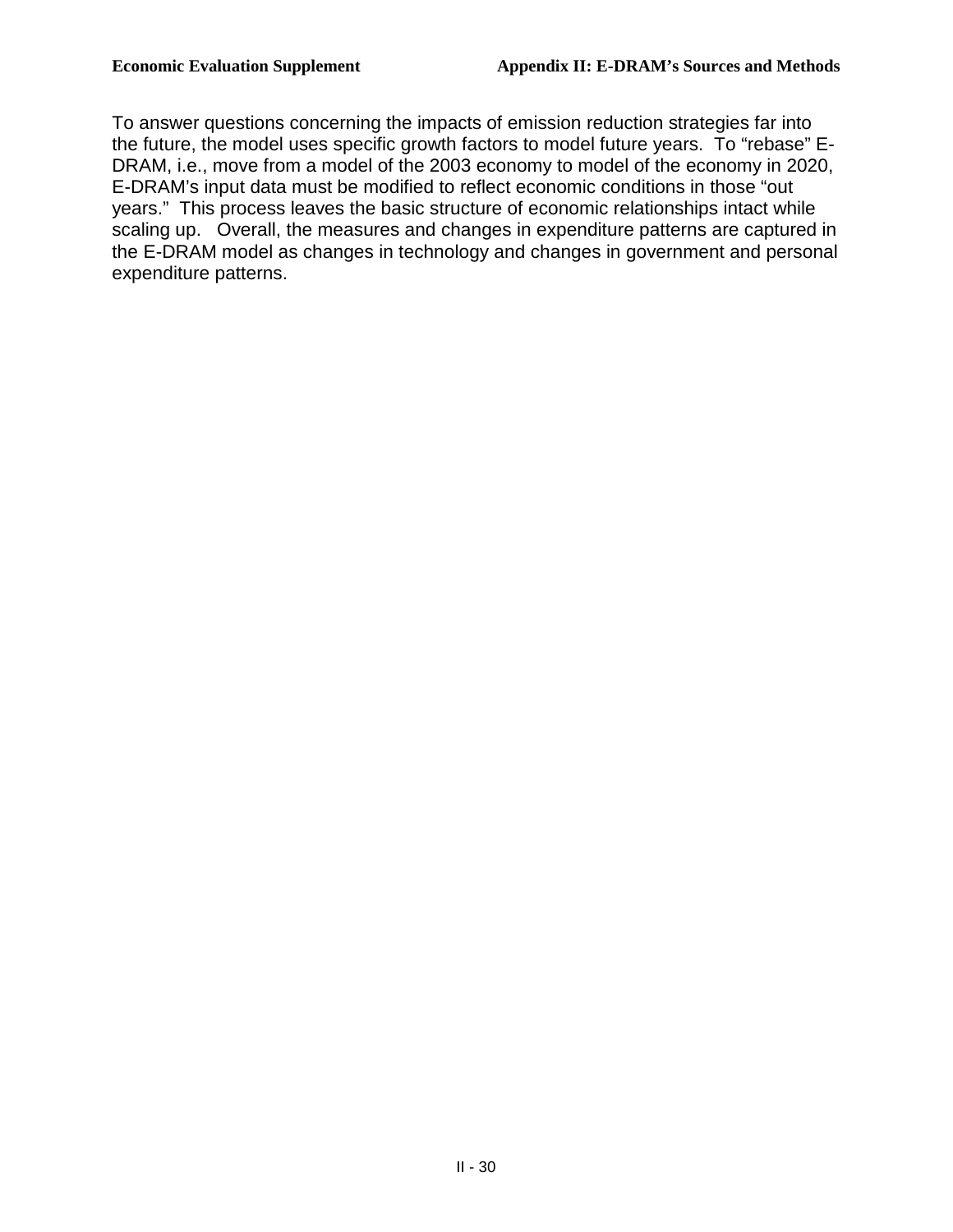Attachment 1. Sectors Used for the E-DRAM Model

| <b>SECTOR DESCRIPTION</b>                   |
|---------------------------------------------|
| Agriculture                                 |
| Cattle                                      |
| Dairy                                       |
| Forestry                                    |
| <b>Petroleum and Natural Gas Extraction</b> |
| Mining                                      |
| <b>Electrical Power Generation and</b>      |
| <b>Distribution</b>                         |
| <b>Natural Gas Distribution</b>             |
| Water Distribution and Sewage Treatment     |
| <b>Residential Construction</b>             |
| <b>Nonresidential Construction</b>          |
| <b>Street and Bridge Construction</b>       |
| Utility Infrastructure Construction         |
| Other Construction-related Industry         |
| <b>Food Manufacturing</b>                   |
| <b>Food Processing</b>                      |
| <b>Other Food Related Industry</b>          |
| Beverage and Tobacco Products               |
| Textile and Leather Manufacturing           |
| <b>Apparel Manufacturing</b>                |
| <b>Wood Products Manufacturing</b>          |
| <b>Pulp and Paper Mills</b>                 |
| <b>Paper Products Manufacturing</b>         |
| Printing                                    |
| <b>Oil Refineries</b>                       |
| <b>Industrial Gas</b>                       |
| Chemical and Drugs Manufacture              |
| <b>Basic Chemical Manufacture</b>           |
| Soaps and Detergents Manufacture            |
| <b>Other Chemical Products Manufacture</b>  |
| <b>Plastics Manufacture</b>                 |
| <b>Glass Products Manufacture</b>           |
| Cement                                      |
| Concrete                                    |
| China and Clay Products                     |
| <b>Primary Metals</b>                       |
| Aluminum                                    |
| <b>Metal Fabrication</b>                    |

| <b>SECTOR DESCRIPTION</b>                     |
|-----------------------------------------------|
| <b>Machinery Manufacture</b>                  |
| Refrigeration and Air Conditioning            |
| <b>Computer Manufacture</b>                   |
| <b>Communications Equipment Manufacture</b>   |
| <b>Electronic Components Manufacture</b>      |
| <b>Electronic Instruments Manufacture</b>     |
| <b>Electronic Recording Media Manufacture</b> |
| <b>Electrical Equipment Manufacture</b>       |
| Automobile Manufacturing                      |
| <b>Other Vehicle Manufacture</b>              |
| Motor Vehicle Body Manufacture                |
| Motor Vehicle Parts Manufacture               |
| Ship Building and Repair                      |
| <b>Other Vehicle Manufacture</b>              |
| Aerospace Manufacture                         |
| Furniture                                     |
| Laboratory and Dental Equipment               |
| Miscellaneous Manufacturing                   |
| <b>Vehicle Services</b>                       |
| <b>Wholesale Durable Goods</b>                |
| <b>Wholesale Non Durable Goods</b>            |
| <b>Wholesale Gas</b>                          |
| <b>Wholesale Trade</b>                        |
| Transportation                                |
| Air Transportation                            |
| <b>Railroad Transportation</b>                |
| <b>Waterway Transportation</b>                |
| <b>Truck Transportation</b>                   |
| <b>Public Transportation</b>                  |
| <b>Other Transportation</b>                   |
| <b>Vehicle Transportation</b>                 |
| <b>Retail Vehicles and Parts</b>              |
| <b>Retail Furniture</b>                       |
| Retail Electronics and Appliances             |
| <b>Retail Building Materials</b>              |
| Retail Food and Beverage                      |
| <b>Retail Health and Personal Care</b>        |
| <b>Retail Gasoline Stations</b>               |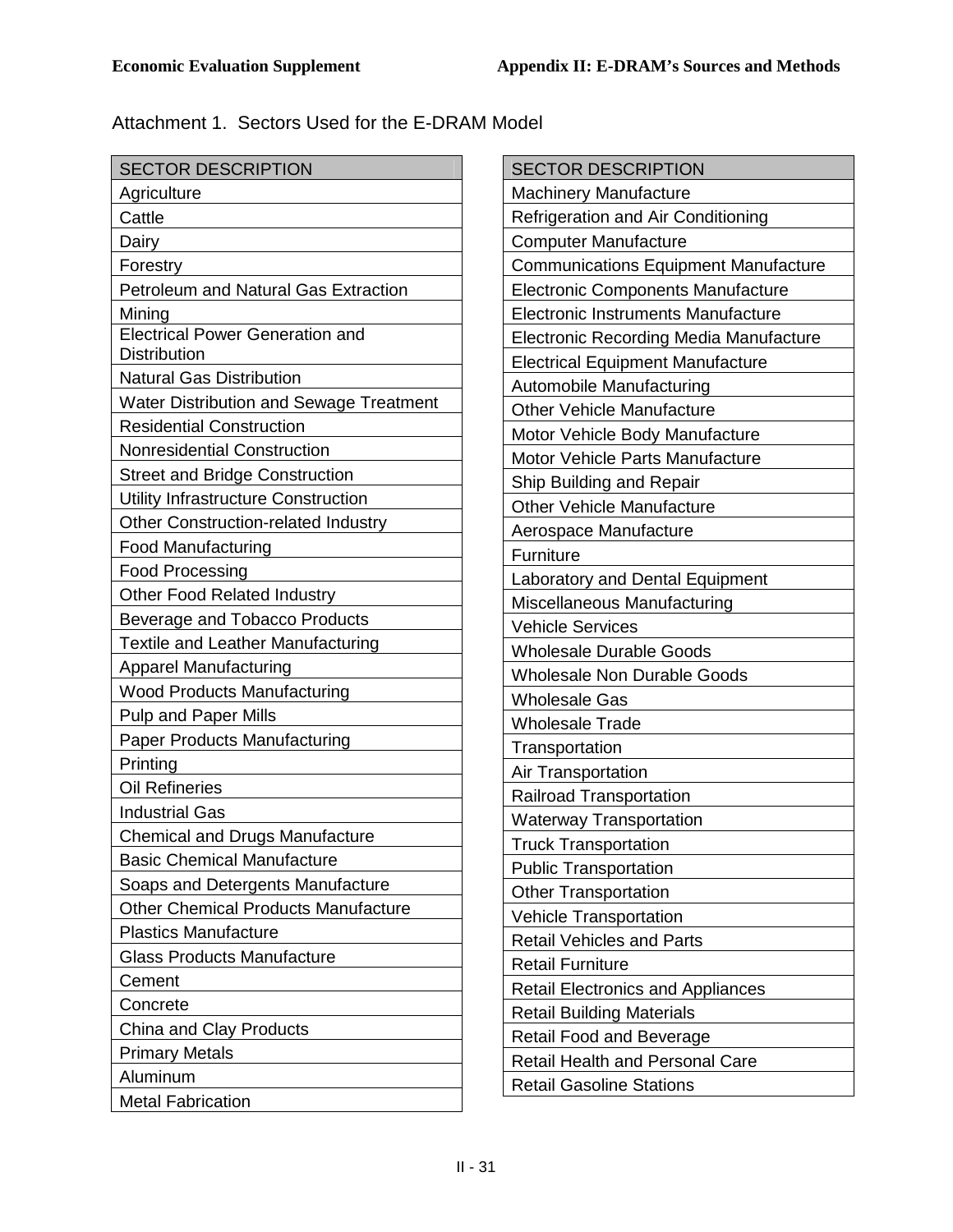| <b>SECTOR DESCRIPTION</b>                 | <b>SECTOR DESCRIPTION</b>                                          |
|-------------------------------------------|--------------------------------------------------------------------|
| <b>Retail Clothing and Accessories</b>    | <b>Drinking Establishments</b>                                     |
| Retail Sporting Goods and Books and       | <b>Personal Services</b>                                           |
| <b>Music</b>                              |                                                                    |
| <b>Retail General Merchandise</b>         | FACTOR FACTOR LABOR                                                |
| <b>Retail Miscellaneous</b>               | <b>FACTOR</b><br><b>FACTOR ALL OTHER</b>                           |
| <b>Retail Nonstore</b>                    | <b>FACTORS COMBINED AS CAPITAL</b>                                 |
| <b>Motion Picture Industry</b>            | COMMODITY FOOD AND BEVERAGE                                        |
| Other Broadcasting and Recording Industry | <b>COMMODITY SHELTER</b>                                           |
| Telecommunications                        | <b>COMMODITY FUEL AND UTILITIES</b>                                |
| <b>Internet and Information Services</b>  | <b>COMMODITY HOUSEHOLD</b>                                         |
| <b>Financial Securities</b>               | FURNISHING AND OPERATION<br><b>COMMODITY APPAREL AND ITS</b>       |
| Insurance                                 | <b>UPKEEP</b>                                                      |
| <b>Banking</b>                            | <b>COMMODITY TRANSPORTATION</b>                                    |
| <b>Real Estate</b>                        | COMMODITY MEDICAL CARE                                             |
| <b>Other Financial</b>                    | <b>COMMODITY ENTERTAINMENT</b>                                     |
| <b>Legal Services</b>                     | <b>COMMODITY OTHER GOODS AND</b>                                   |
| Accounting                                | <b>SERVICES</b>                                                    |
| Architecture                              | HOUSEHOLD 0.0 PERCENT MARGINAL                                     |
| Design                                    | <b>CA PIT</b>                                                      |
| <b>Computer Related Services</b>          | HOUSEHOLD 1.0 PERCENT MARGINAL                                     |
| Consulting                                | <b>CA PIT</b><br>HOUSEHOLD 2.0 PERCENT MARGINAL                    |
| Research                                  | <b>CA PIT</b>                                                      |
| Advertising                               | HOUSEHOLD 4.0 PERCENT MARGINAL                                     |
| <b>Other Professional Services</b>        | <b>CA PIT</b>                                                      |
| <b>Business Services</b>                  | <b>HOUSEHOLD 6.0 PERCENT MARGINAL</b>                              |
| <b>Temporary Administrative Services</b>  | <b>CA PIT</b><br>HOUSEHOLD 8.0 PERCENT MARGINAL                    |
| <b>Security Services</b>                  | <b>CA PIT</b>                                                      |
| <b>Building Maintenance</b>               | HOUSEHOLD 9.3 PERCENT MARGINAL                                     |
| <b>Other Administrative Services</b>      | CA PIT UNDER 200K                                                  |
| Waste Management                          | <b>HOUSEHOLD 9.3 PERCENT MARGINAL</b>                              |
| Landfills                                 | CA PIT OVER 200K                                                   |
| Education                                 | <b>INVESTMENT</b>                                                  |
| <b>Medical Services</b>                   | <b>GOVERNMENT FEDERAL</b><br><b>TAX</b><br><b>SOCIAL SECURITY</b>  |
|                                           | <b>TAX</b><br><b>GOVERNMENT FEDERAL</b>                            |
| <b>Hospitals</b>                          | PERSONAL INCOME TAX                                                |
| <b>Nursing</b>                            | <b>TAX</b><br><b>GOVERNMENT FEDERAL</b>                            |
| Day Care                                  | <b>PROFITS</b>                                                     |
| <b>Recreation and Entertainment</b>       | <b>DUTY</b><br><b>GOVERNMENT FEDERAL</b><br><b>TAX</b>             |
| <b>Amusement Parks</b>                    | <b>GOVERNMENT FEDERAL</b><br>TAX                                   |
| <b>Hotels</b>                             | <b>MISCELLANEOUS</b>                                               |
| <b>Full Service Restaurants</b>           | <b>GOVERNMENT CALIFORNIA TAX</b><br><b>VARIOUS HOUSEHOLD TAXES</b> |
| Fast Food                                 |                                                                    |
| <b>Caters and Mobile Food Services</b>    | <b>GOVERNMENT CALIFORNIA TAX</b>                                   |